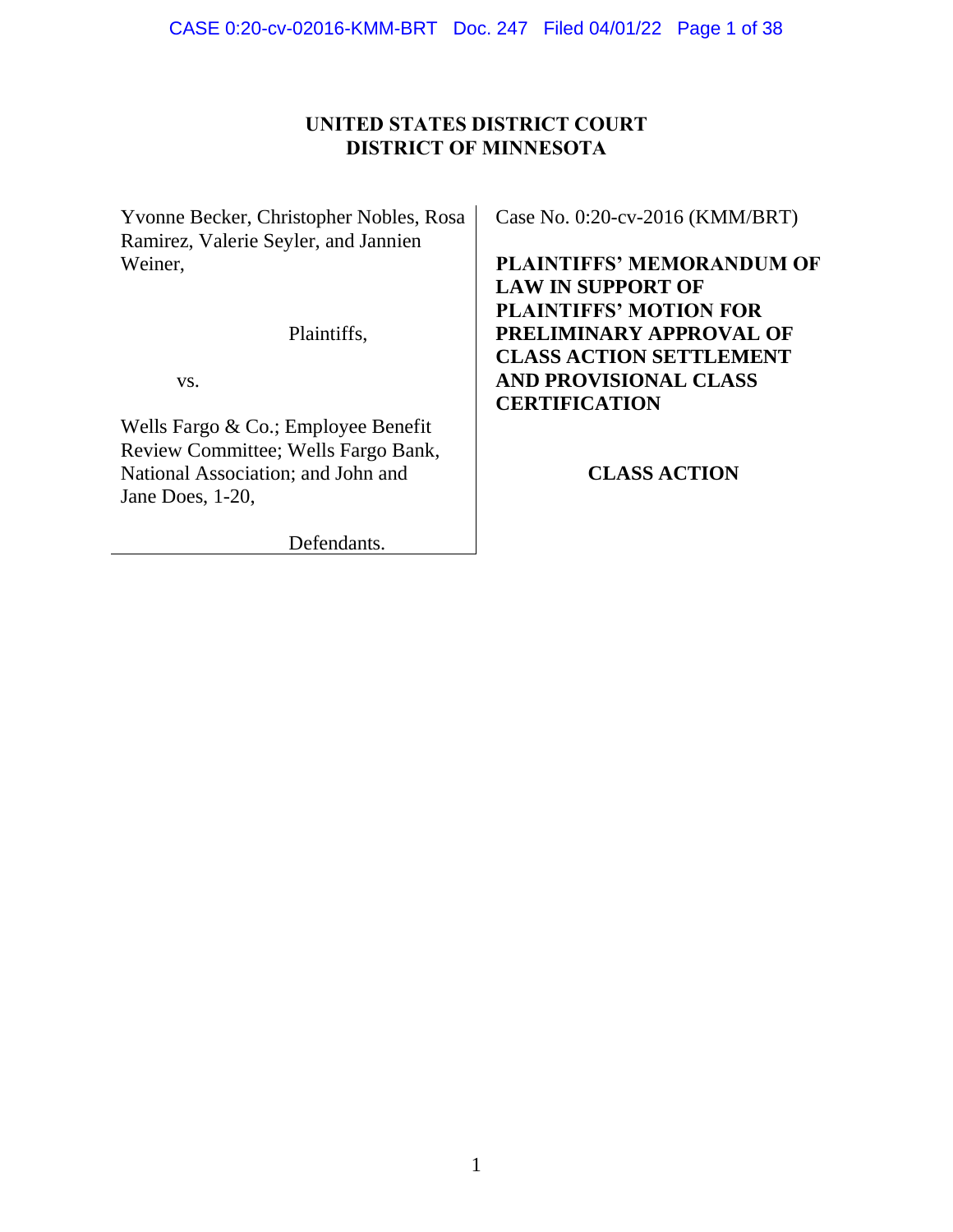# **TABLE OF CONTENTS**

| I.   |            |                                                           |                                                                                                             |  |  |  |
|------|------------|-----------------------------------------------------------|-------------------------------------------------------------------------------------------------------------|--|--|--|
| II.  |            |                                                           |                                                                                                             |  |  |  |
|      | A.         |                                                           |                                                                                                             |  |  |  |
|      | <b>B</b> . |                                                           |                                                                                                             |  |  |  |
|      |            | 1.                                                        |                                                                                                             |  |  |  |
|      |            | 2.                                                        |                                                                                                             |  |  |  |
|      |            | 3.                                                        |                                                                                                             |  |  |  |
|      |            | 4.                                                        |                                                                                                             |  |  |  |
|      |            | 5.                                                        |                                                                                                             |  |  |  |
|      |            | 6.                                                        | Attorneys' Fees and Expenses and Case Contribution                                                          |  |  |  |
|      | C.         |                                                           |                                                                                                             |  |  |  |
| III. |            |                                                           |                                                                                                             |  |  |  |
|      | A.         | The Court Should Preliminarily Approve the Settlement  10 |                                                                                                             |  |  |  |
|      |            | 1.                                                        | The Proposed Settlement Agreement is Presumptively                                                          |  |  |  |
|      |            | 2.                                                        | The Settlement is Fair and Reasonable when Weighed<br>Against the Strengths and Weaknesses of the Claims 14 |  |  |  |
|      |            | 3.                                                        |                                                                                                             |  |  |  |
|      |            | 4.                                                        |                                                                                                             |  |  |  |
|      |            | 5.                                                        |                                                                                                             |  |  |  |
|      | <b>B.</b>  |                                                           | Certification of the Settlement Class Is Warranted Under Rule                                               |  |  |  |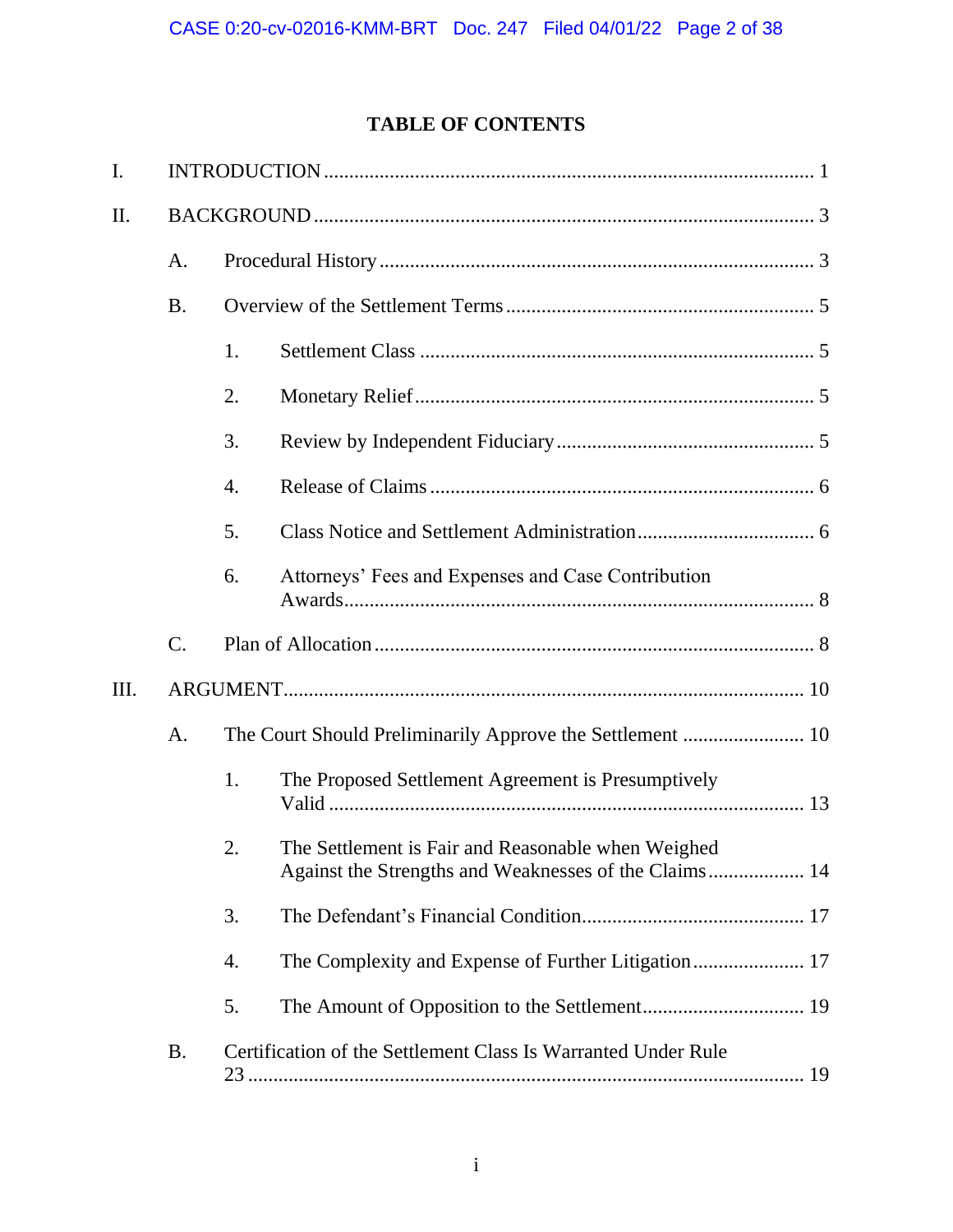# CASE 0:20-cv-02016-KMM-BRT Doc. 247 Filed 04/01/22 Page 3 of 38

|     |                 | 1.                                                         |                                                    |  |
|-----|-----------------|------------------------------------------------------------|----------------------------------------------------|--|
|     |                 | 2.                                                         | The Proposed Settlement Class Satisfies Rule       |  |
|     |                 | 3.                                                         | In the Alternative, the Proposed Settlement Class  |  |
|     | $\mathcal{C}$ . | The Court Should Approve the Class Notification Procedures |                                                    |  |
|     |                 | 1.                                                         | The Proposed Notice Program Meets the Requirements |  |
|     |                 | 2.                                                         | The Class Notice Provides All Appropriate          |  |
|     |                 | 3.                                                         | The Court Should Set Settlement Deadlines and      |  |
| IV. |                 |                                                            |                                                    |  |
|     |                 |                                                            |                                                    |  |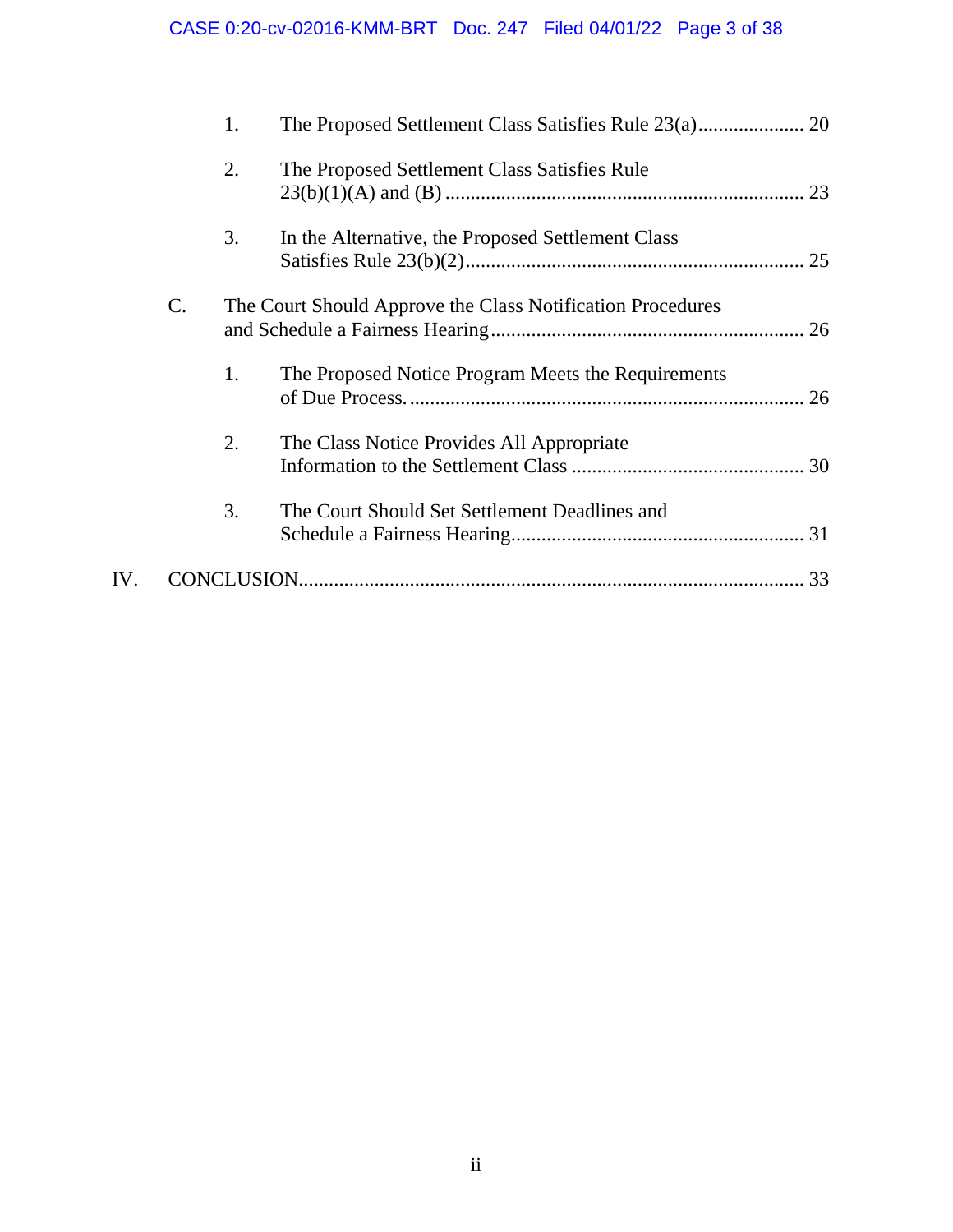### **I. INTRODUCTION**

Plaintiffs Yvonne Becker, Christopher Nobles, Rosa Ramirez, Valerie Seyler, and Jannien Weiner, on behalf of themselves and the proposed Settlement Class,<sup>1</sup> submit this Memorandum in support of Plaintiffs' Motion for Preliminary Approval of Class Action Settlement and Provisional Class Certification. A copy of the Settlement Agreement ("Settlement" or "Settlement Agreement") is attached as Exhibit  $1<sup>2</sup>$  to the accompanying Declaration of Michelle C. Yau ("Yau Decl."). This Settlement, if approved, resolves Plaintiffs' class action claims against Wells Fargo & Company, the Employee Benefit Review Committee, Wells Fargo Bank, National Association, and John and Jane Does 1- 20 ("Defendants") under the Employee Retirement Income Security Act ("ERISA").

Under the terms of the proposed Settlement, Defendants will pay a gross settlement amount of \$32.5 million into a common fund for the benefit of the proposed Settlement Class. This is a significant monetary recovery for the Class and falls well within the range of court-approved settlements in similar ERISA cases. The proposed Settlement amount is also fair and reasonable compared to the estimated value of Plaintiffs' claims, and the attendant risks of litigation. The following facts support preliminary approval:

<sup>&</sup>lt;sup>1</sup> Capitalized terms have the meaning assigned to them in the Settlement Agreement unless otherwise specified.

<sup>&</sup>lt;sup>2</sup> The Settlement Agreement attached to the Yau Declaration does not include Exhibits 1 and 2 thereto because they are outdated versions of the draft Proposed Order. Instead, an updated Proposed Order is submitted with this Motion and an updated Proposed Order for Final Approval will be submitted to the Court with Plaintiffs' Motion for Final Approval.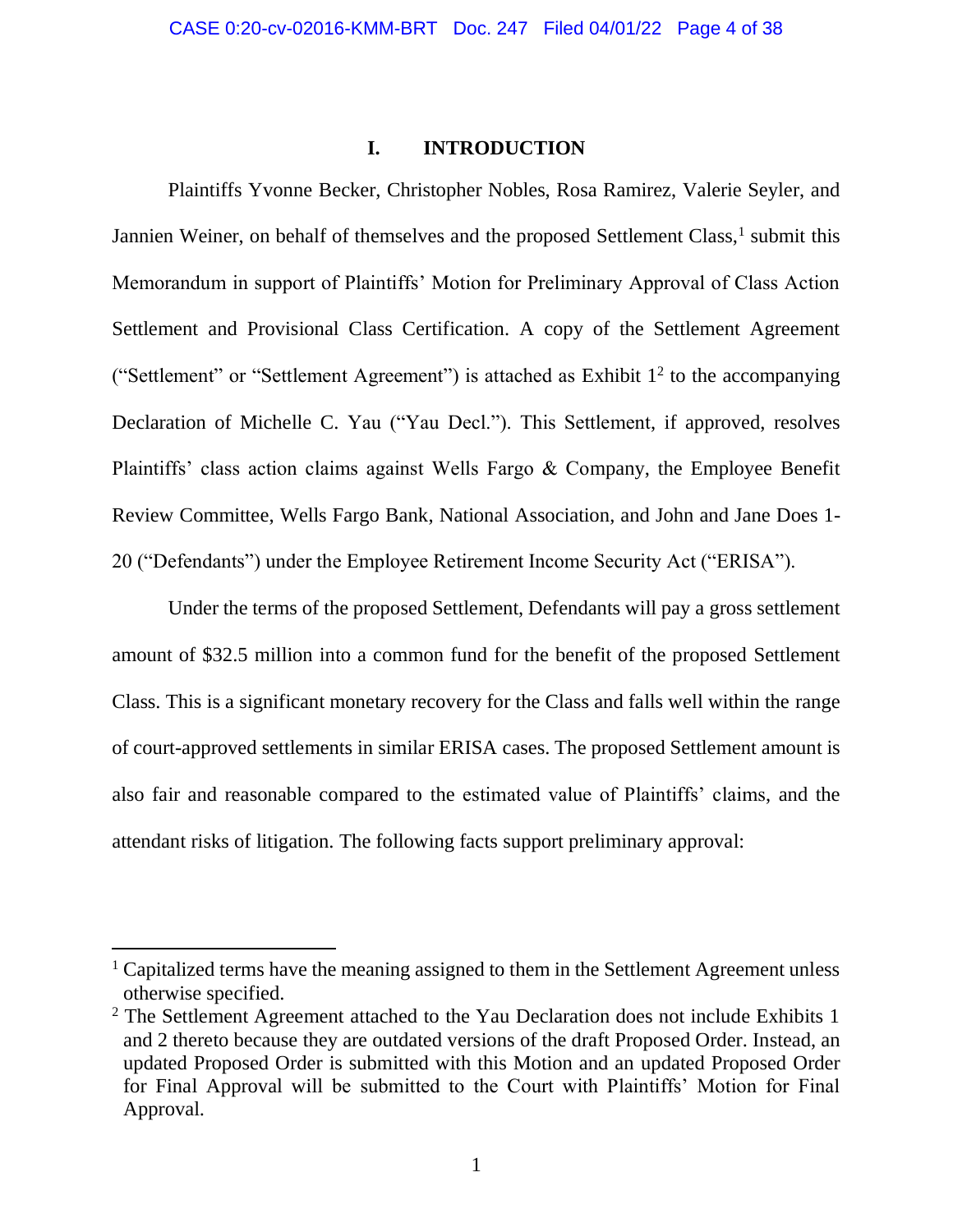- The \$32.5 million recovery is an excellent outcome compared to other settlement recoveries for similar ERISA cases and was negotiated after the Parties had completed all document discovery and the depositions of several witnesses.
- The proposed Settlement of \$32.5 million is substantial not only in the aggregate, but also as a percentage of the value of claims – as it recovers 40% of all fee damages estimated by Plaintiffs' damages expert.
- The Settlement was negotiated at arm's length by experienced and capable counsel, after extensive mediation sessions with a well-respected mediator with ERISA class action experience.
- Under the proposed Settlement, payments will be automatically deposited in the Wells Fargo & Company 401(k) Plan accounts of all Current Participants, while Former Participants will receive their distribution via check, or, if they elect, they may receive their payments as a roll-over into a qualified retirement account.<sup>3</sup>
- The Released Claims are tailored to the claims that were asserted in the Action.
- The proposed notice program provides fulsome information to the Class about the Settlement. The Class Notice (long-form) will be distributed via email and U.S. mail (if no email address is available) and will be posted on a dedicated settlement website. The short-form notice will be published in *USA Today* and distributed to thousands of additional news outlets via a *PR Newswire* Press Release.
- The Settlement Agreement provides Settlement Class members the opportunity to raise any objections to the Settlement or to the requested Attorneys' Fees, Expenses and Case Contribution Awards in writing or at the Fairness Hearing.

For the reasons set forth below, Plaintiffs respectfully request that the Court enter

an order: (1) preliminarily approving the Settlement; (2) approving the proposed Class

Notice and notice program; (3) scheduling a Fairness Hearing; and (4) granting such other

relief as set forth in the Proposed Order Preliminarily Approving Class Action Settlement

("Proposed Order") submitted herewith. This motion is not opposed by Defendants.

<sup>&</sup>lt;sup>3</sup> Exhibit D to the Proposed Order is the Rollover Form discussed in the Class Notice and will be available on the Settlement website.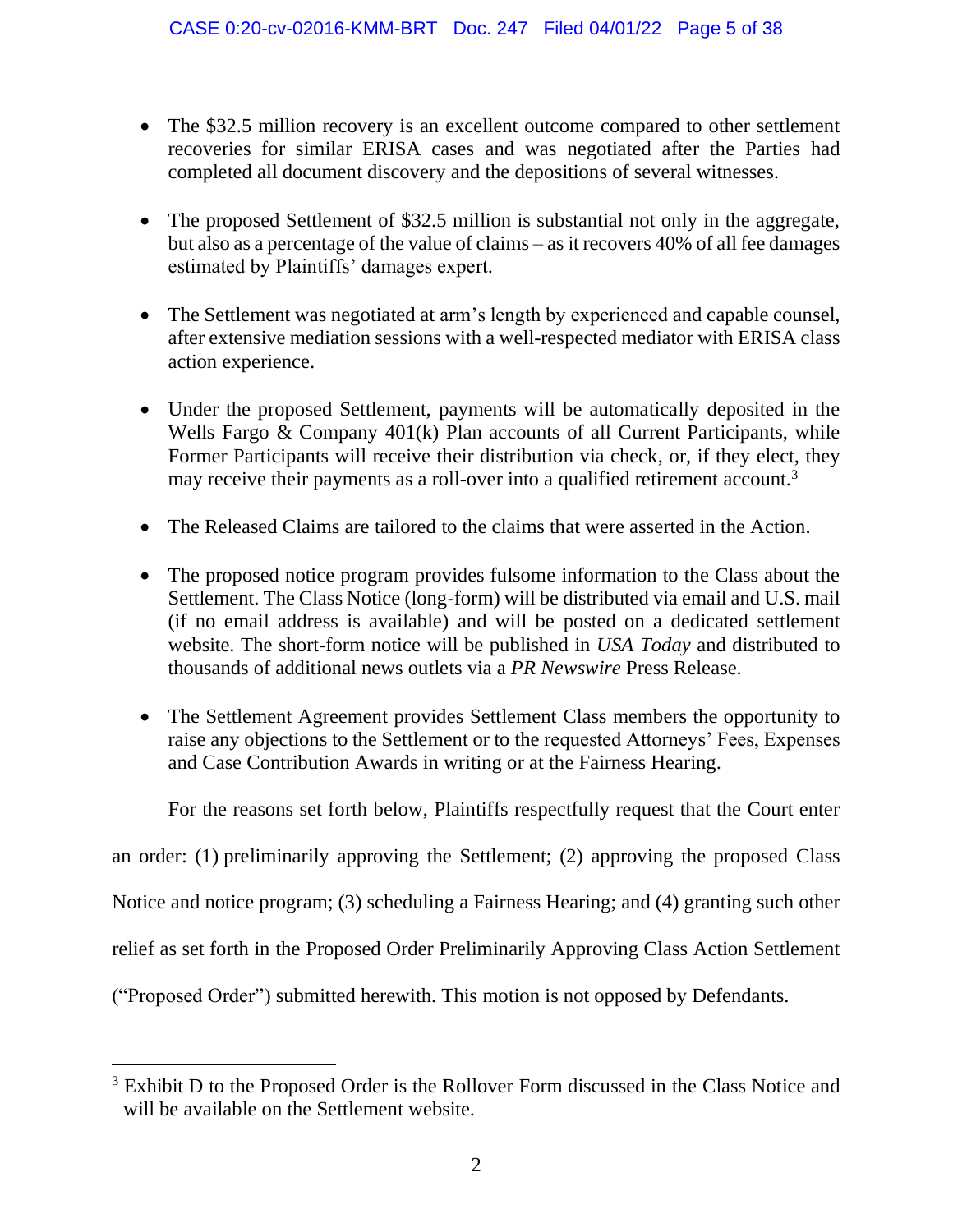### **II. BACKGROUND**

### **A. Procedural History**

On March 13, 2020, Plaintiff Yvonne Becker, a participant in the Wells Fargo & Company 401(k) Plan (the "Plan"), filed a complaint in the Northern District of California on behalf of the Plan and similarly-situated Plan participants, alleging a series of claims against Defendants under ERISA. (ECF 1.) On September 21, 2020, Judge Tigar granted Defendants' motion to transfer venue (ECF 59), and on September 22, 2020, transferred the Action to this District (ECF 60).

Plaintiff Becker alleged that Defendants—fiduciaries of the Plan—breached their ERISA fiduciary duties of prudence and loyalty and violated ERISA's prohibited transactions law by, *inter alia*, failing to prudently and loyally select and monitor the Plan's investment options. Specifically, Plaintiff Becker alleged that the Employee Benefit Review Committee ("EBRC") selected and retained several Wells Fargo affiliated funds in violation of ERISA. Plaintiff further alleged that Defendants' fiduciary violations of ERISA caused losses to the Class in the form of unnecessarily high fees or underperformance.

Defendants moved to dismiss the original complaint on February 4, 2021. (ECF 97). On May 12, 2021, the Court issued an opinion denying Defendants' Motion to Dismiss. (ECF 134). On June 2, 2021, Plaintiff Becker, joined by Plaintiffs Christopher Nobles and Rosa Ramirez, also participants in the Plan, filed an Amended Class Action Complaint. (ECF 143). On September 28, 2021, Plaintiffs Becker, Nobles and Ramirez, joined by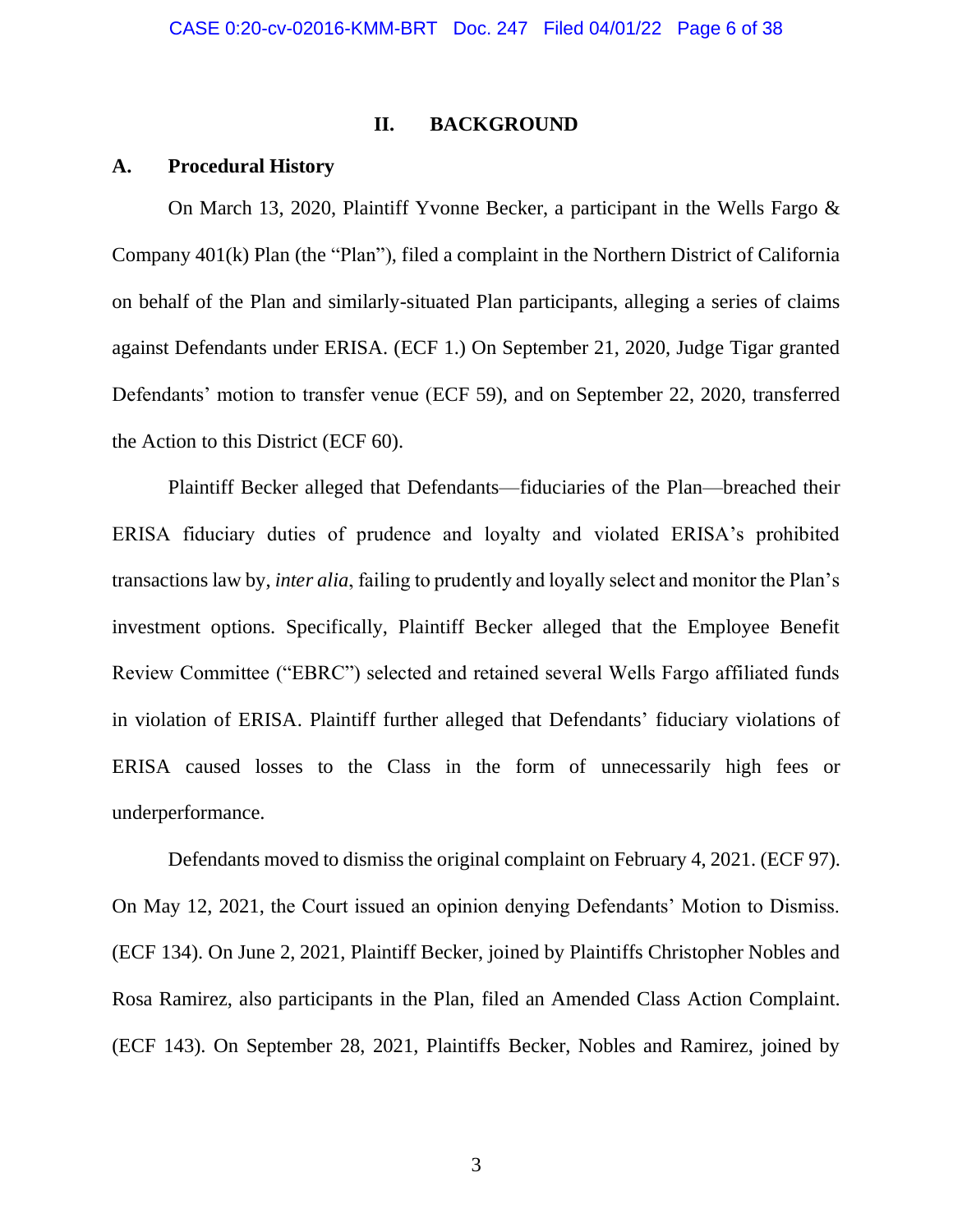#### CASE 0:20-cv-02016-KMM-BRT Doc. 247 Filed 04/01/22 Page 7 of 38

Valerie Seyler and Jannien Weiner, also participants in the Plan, filed the Second Amended Class Action Complaint (the "Complaint"). (ECF 178).

During the last 15 months, the Parties have conducted extensive discovery, including the production of over one hundred thousand documents (spanning 1.5 million pages) from Parties and third parties. They completed several depositions of defense fact witnesses and all five of the Named Plaintiffs. The Court has held numerous conferences or motion arguments with the Parties and, independently, the Parties have met and conferred over sixty times in an attempt to resolve disputes without motion practice (which was indeed achieved for the vast majority of issues). Yau Decl. ¶ 4.

In November of 2021, the Parties held their first mediation session with Robert A. Meyer, an experienced and well-respected mediator, who has successfully resolved numerous ERISA cases and other class actions. Yau Decl. ¶ 6. The Parties were unable to resolve the case during the mediation in November of 2021. *Id*. Thereafter, discovery continued apace. Document discovery was completed in mid-December of 2021 and the Parties completed several additional depositions in November and December of 2021. Yau Decl. ¶ 7.

On January 5, 2022, after the second full-day of mediation Parties reached an arm'slength, class-wide resolution of this matter, subject to the Court's approval. The principle terms of the Settlement were memorialized in a term sheet executed late in the evening of January 5, 2022. Yau Decl. ¶ 8 Thereafter, the Parties negotiated the comprehensive Settlement Agreement that is the subject of the present motion. *Id*. The terms of the Settlement are memorialized in the Settlement Agreement. *Id*.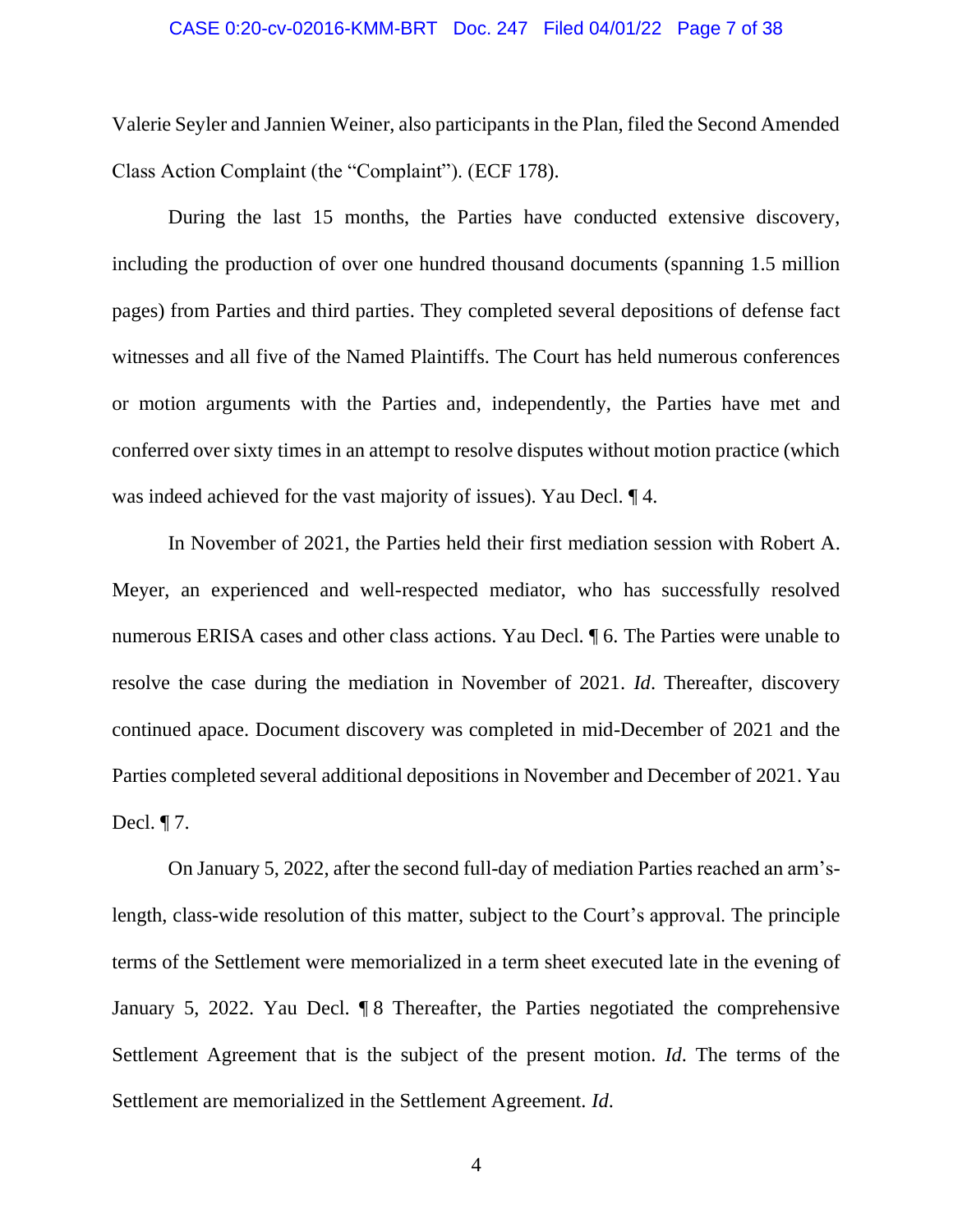### **B. Overview of the Settlement Terms**

### **1. Settlement Class**

The Settlement Agreement calls for certification of the following Settlement Class:

All Persons who were Participants of the Plan at any time from March 13, 2014 through the date on which the Settlement becomes Final. Excluded from the Settlement Class are members of the Employee Benefits Review Committee from March 13, 2014 through the date on which the Settlement becomes Final.

Settlement Agreement § 1.38.

# **2. Monetary Relief**

Under the Settlement, Defendants will contribute a gross settlement amount of \$32,500,000 to a common settlement fund (the "Qualified Settlement Fund" or "QSF"). Settlement Agreement § 3.7. After the deduction for any Court-approved attorneys' fees and expenses, and/or Case Contribution Awards, Settlement Administration Expenses, taxes and tax-related expenses, the Net Settlement Fund will be distributed to Settlement Class members who invested in at least one of the Challenged Funds in accordance with a Plan of Allocation.<sup>4</sup> *Id.* § 1.24.

# **3. Review by Independent Fiduciary**

The Parties will retain an Independent Fiduciary to review and authorize the Settlement on behalf of the Plan. Settlement Agreement §§ 1.21 & 3.4; *see also* Prohibited Transaction Exemption 2003-39, 68 Fed. Reg. 75632, as amended, 75 Fed. Reg. 33830 ("PTE 2003-39"). The Independent Fiduciary's fees and expenses, up to \$25,000, shall be paid from the Qualified Settlement Fund. *Id.* § 3.4.1. Wells Fargo has agreed to pay for any

<sup>4</sup> The Plan of Allocation is attached as Exhibit 2 to the Yau Declaration.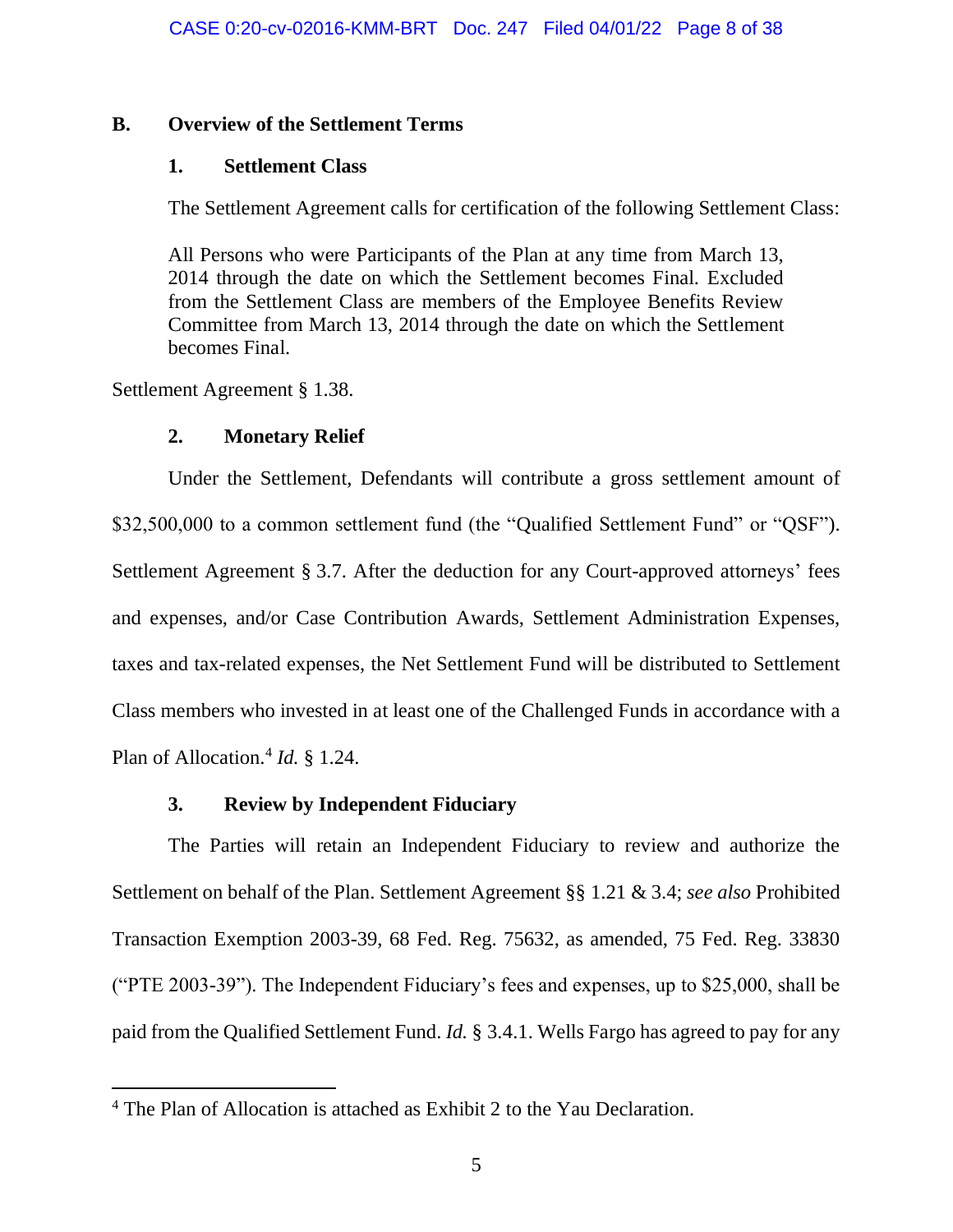#### CASE 0:20-cv-02016-KMM-BRT Doc. 247 Filed 04/01/22 Page 9 of 38

fees or expenses associated with the Independent Fiduciary's review and approval of the Settlement that exceed \$25,000. *Id*.

# **4. Release of Claims**

In exchange for the relief provided by the Settlement, the Class will release the Releasees from any claims (a) that were asserted in the Complaint, or that arise out of the conduct alleged in the Complaint whether or not pleaded in the Complaint; (b) that arise out of, relate to, are based on, or have any connection with (1) the selection, oversight, retention, or performance of the Challenged Funds; and (2) fees, costs, or expenses charged to, paid by, or reimbursed by the Plan, or the Plan's Participant, directly or indirectly; (c) that would be barred by *res judicata* based on entry of the Final Approval Order; (d) that relate to the direction to calculate, the calculation of, and/or the method or manner of allocation of the Net Settlement Fund to the Plan or any member of the Settlement Class in accordance with the Plan of Allocation; and/or (e) that related to the approval by the Independent Fiduciary of the Settlement Agreement. Settlement Agreement § 1.32.

# **5. Class Notice and Settlement Administration**

Settlement Class members will be sent a direct notice of the settlement ("Class Notice")<sup>5</sup> via email so long as the Settlement Class member has an email on file with the Plan's recordkeeper.<sup>6</sup> If a Settlement Class member does not have an email address, or if the Settlement Administrator receives a notification that the emailed Class Notice was

<sup>5</sup> The Class Notice is attached as Exhibit A to the Proposed Order.

<sup>6</sup> Settlement Class members' email and mailing addresseses will be provided by the Plan's current or former recordkeeper. Settlement Agreement § 3.2.3.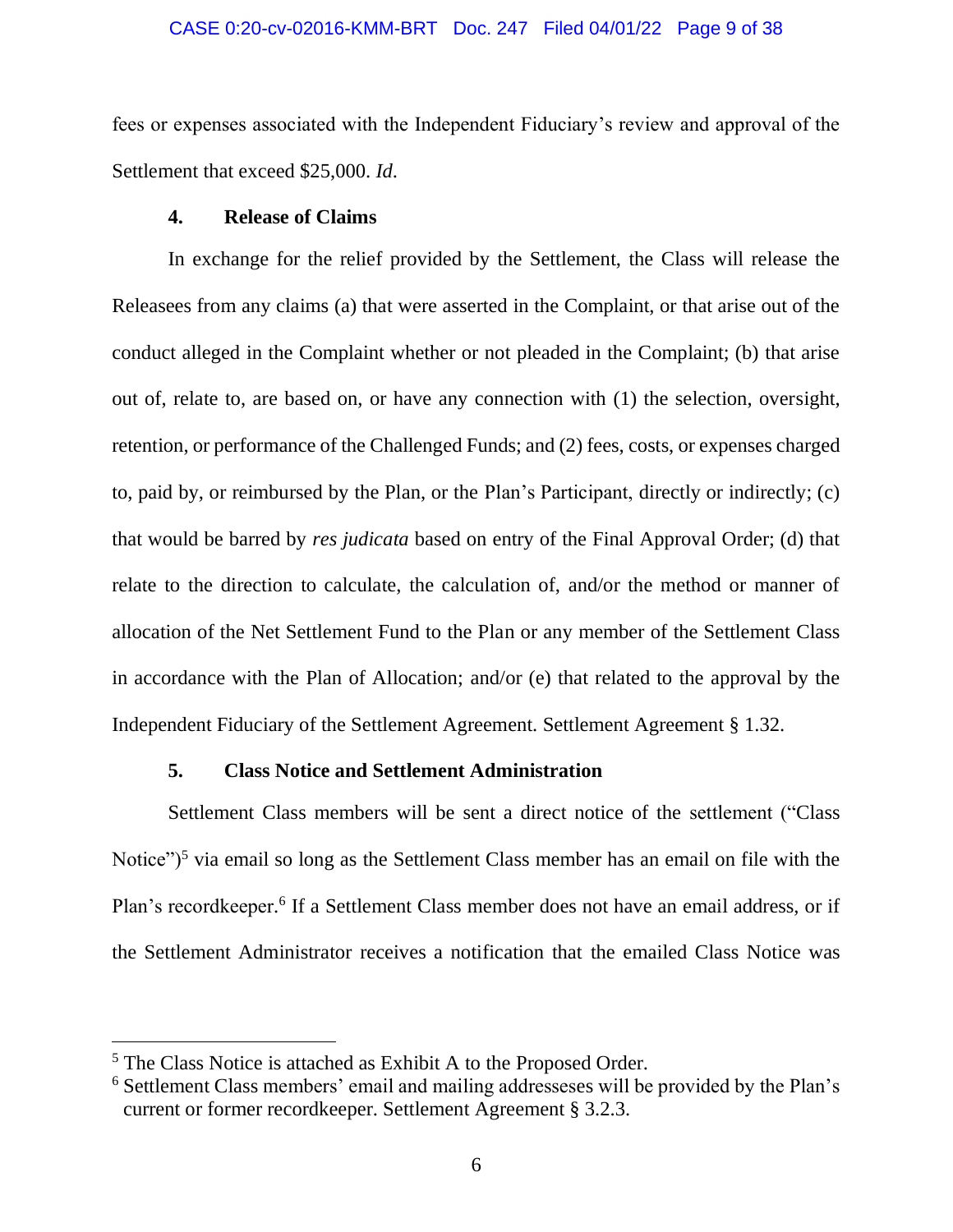#### CASE 0:20-cv-02016-KMM-BRT Doc. 247 Filed 04/01/22 Page 10 of 38

undeliverable, then Settlement Class members will be sent the Class Notice via U.S. Mail to their best available address. The Class Notice will inform Former Participants that they can go to the Settlement website to complete the Former Participant Rollover Form and thereafter receive their payment as a roll-over into a qualified retirement account (if adequate information is supplied by the deadline), in which case no taxes will be withheld from their settlement payment.

The Class Notice will provide information to the Settlement Class regarding, among other things: (1) the nature of the claims; (2) the definition of the Settlement Class; (3) the terms and effect of the Settlement Agreement; (4) the process and deadline for electing a rollover into a qualified retirement account (Former Participants only); (5) Settlement Class members' right to object to the Settlement, requested attorneys' fees and expenses and Case Contribution Awards (and the deadline for sending any objections); (6) the Class release; (7) the identity of Class Counsel and the amount of attorneys' fees they will seek in connection with the Settlement; (8) the amount requested for Case Contribution Awards; (9) the date, time and location of the Fairness Hearing; and (10) Settlement Class members' right to appear at the Fairness Hearing. *See* Class Notice, Ex. A to Proposed Order.

Additionally, a summary of the Class Notice (i.e., a short-form notice<sup>7</sup>) will be published in *USA Today* and distributed to thousands of additional news outlets via a *PR Newswire* Press Release. The Settlement Administrator will also establish a Settlement website on which it will post the Class Notice, Settlement Agreement, Plan of Allocation,

<sup>7</sup> The short-form notice is attached as Exhibit C to the Proposed Order.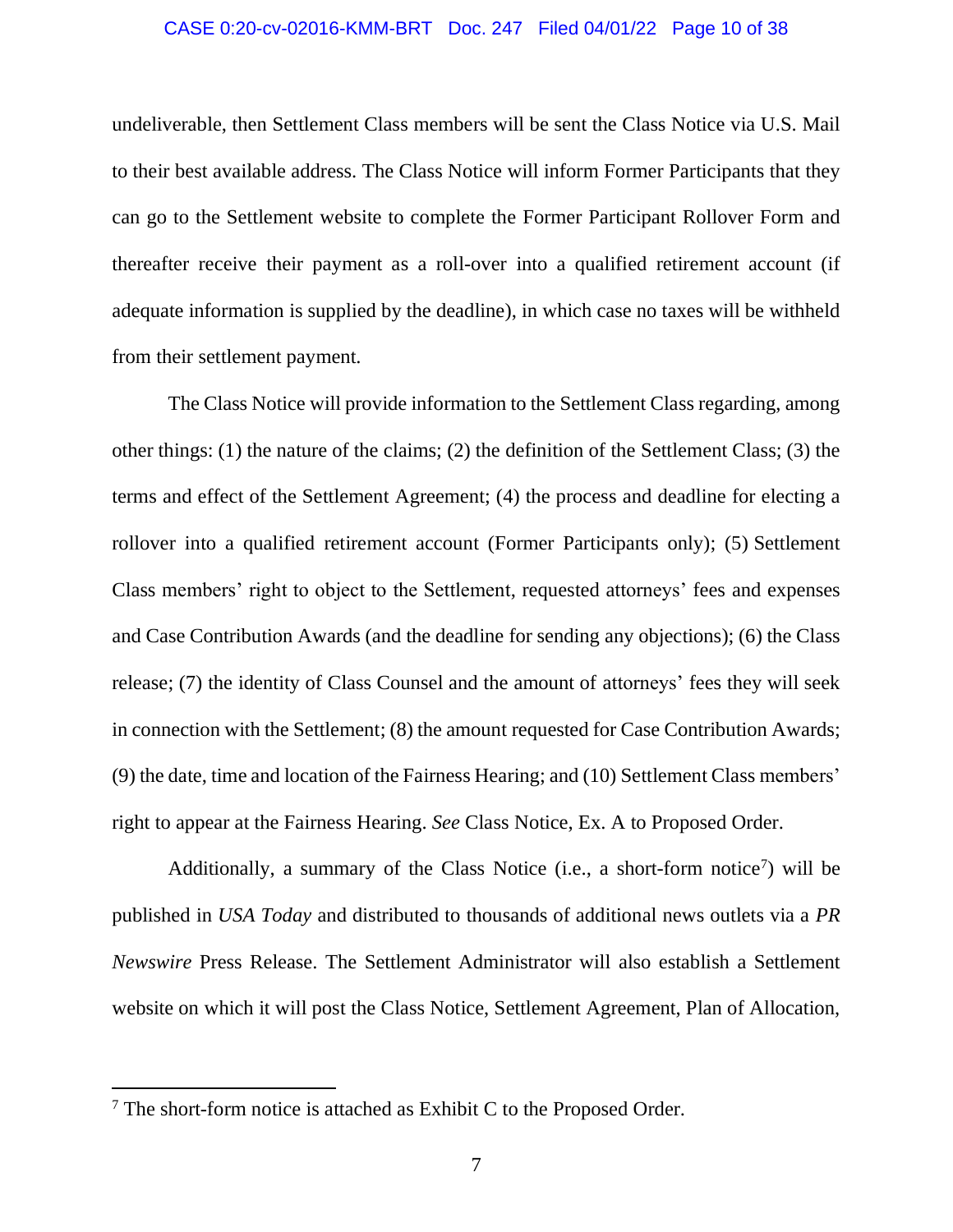Former Participant Rollover Form, and relevant case documents, including but not limited to copies of all documents filed with the Court in connection with the Settlement. For any Settlement Class members who would like more information about the Settlement, the Class Notice will provide a telephone number that connects Settlement Class members with a live agent.

# **6. Attorneys' Fees and Expenses and Case Contribution Awards**

The Settlement Agreement requires that Class Counsel must file their Motion for attorneys' fees, reimbursement of expenses, and Case Contribution Awards at least twentyone (21) days before the deadline for objections are due. Settlement Agreement § 11.1. Under the Settlement, all requested attorneys' fees, reimbursed expenses and Case Contribution must be reasonable and approved by the Court. *Id*.

# **C. Plan of Allocation**

The Plan of Allocation<sup>8</sup> provides that the Net Settlement Amount will be allocated to Settlement Class members who invested in the Challenged Funds in proportion to (i) the Challenged Fund's percentage of the alleged Total Losses<sup>9</sup> during the Class Period<sup>10</sup> and

<sup>&</sup>lt;sup>8</sup> As mentioned above, the Plan of Allocation is Exhibit 2 to the Yau Declaration.

<sup>&</sup>lt;sup>9</sup> The alleged Total Losses reflect the aggregate value of the alleged fee losses at the Plan level for all Challenged Funds (i.e., total fees paid to Wells Fargo from a Challenged Fund, plus reinvestment income on those fees during the Class Period). However, for the Stable Value Fund, no fees were paid to Wells Fargo from such fund during the Class Period, and thus the Plan-level fee losses are assumed to be \$100,000 to ensure a Net Settlement Fund allocation to the Stable Value Fund.

<sup>&</sup>lt;sup>10</sup> The Class Period is defined as March 13, 2014 through the date on which the Settlement becomes Final. However, for calculation purposes, the quarterly data used in the Plan of Allocation includes all full quarters from March 13, 2014 until January 31, 2022 (or earlier for Challenged Funds that were removed from the Plan during the Class Period).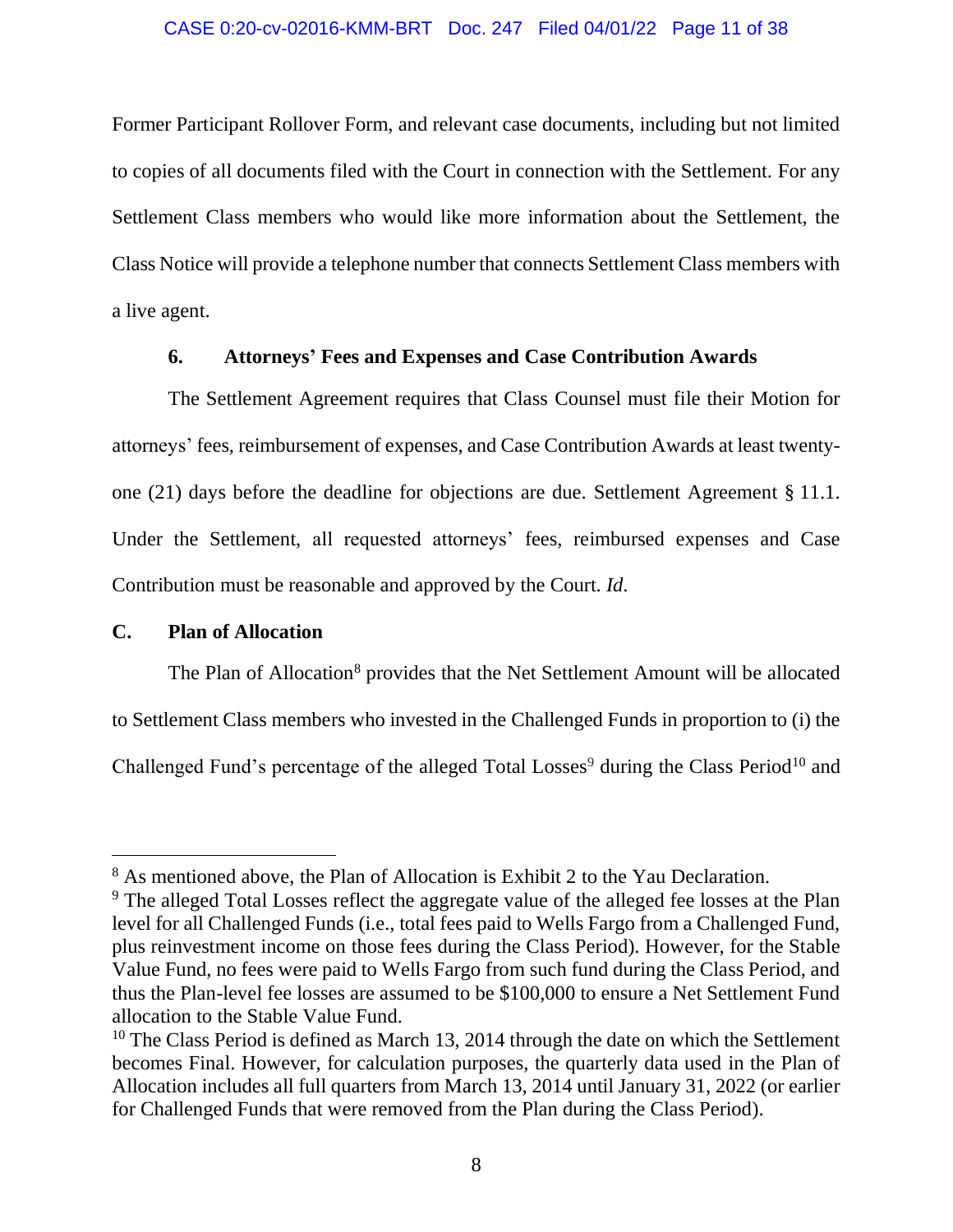#### CASE 0:20-cv-02016-KMM-BRT Doc. 247 Filed 04/01/22 Page 12 of 38

(ii) each Settlement Class member's investment balances in each of the Challenged Funds compared to the total of all Settlement Class members' investment balances in such Challenged Funds. Plan of Allocation ("POA") ¶ 7. In other words, each Challenged Fund receives a percentage of the Net Settlement Fund based on its proportion of alleged Total Losses among all Challenged Funds, and then each Settlement Class member who invested in that particular Challenged Fund receives a pro rata share of that Fund's allocated amount, based on the respective Settlement Class member's aggregated investment balances in each of the Challenged Funds compared to all Settlement Class members' aggregated investment balances in such Challenged Funds during the Class Period. *Id*.

Each Current Participant's Settlement recovery will be automatically deposited in their existing Plan account. POA ¶ 18. If, however, the amount of a Former Participant's Settlement recovery (from all Challenged Funds in which they invested) is less than \$5.00, it will be considered a de minimis Settlement recovery and will not be distributed; instead, such amount will be reallocated to all other Current and Former Participants (who have recoveries of \$5.00 or more) on a per capita basis. *Id*. ¶ 8(h). Each Settlement Class member shall then receive their settlement recovery, which is the "Final Individual Dollar Recovery." *Id*.

Former Participants will have the opportunity to electronically submit a Rollover Form, which allows their Settlement recovery to be rolled over into an individual retirement account or other eligible employer plan, in which case no taxes will be withheld from the Settlement recovery. POA ¶ 21. Former Participants who do not timely submit a Rollover Form, or who do not submit sufficient information to effectuate the Rollover, will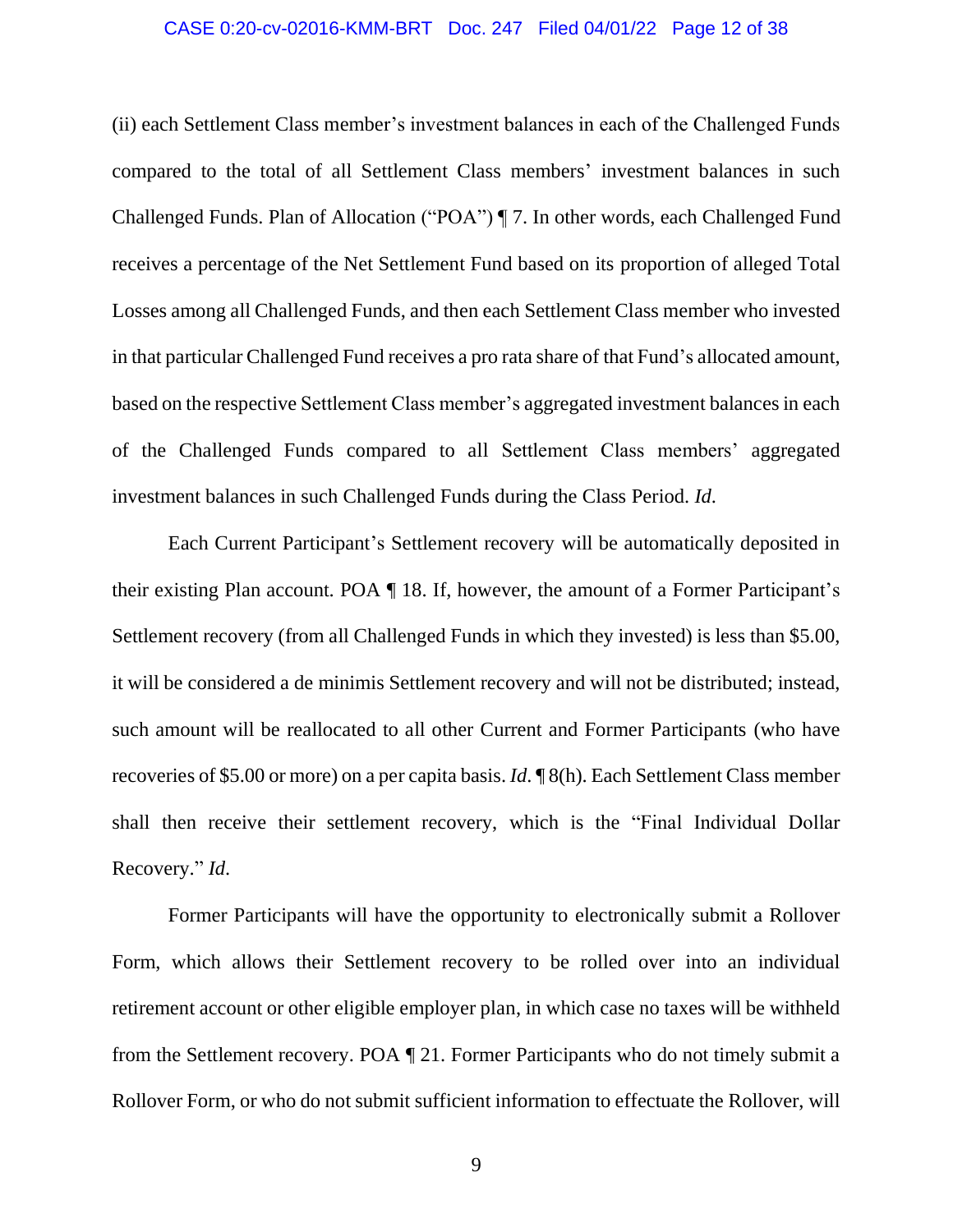#### CASE 0:20-cv-02016-KMM-BRT Doc. 247 Filed 04/01/22 Page 13 of 38

be sent their Settlement recovery via check with any applicable 1099 taxes withheld. *Id*. ¶ 22(ii). In order help ensure that any checks sent to Former Participants are indeed received and cashed by the Participant, the following additional steps will occur: (1) the Plan's recordkeeper will provide mailing addresses for each Former Participant in its possession; (2) before checks are sent, the Settlement Administrator will update all mailing addresses using the National Change of Address Database; (3) for any checks that are returned as undeliverable, the Settlement Administrator shall attempt to find updated address information and resend the check to the updated address; and (4) for all Former Participant whose checks have *not* been returned as undeliverable but were *not* cashed within approximately 60 days of the issue date of the check, the Settlement Administrator will send an email reminder to the Former Participant (if email is available) that all uncashed checks will be voided 120 days after their issue date, and perform a skip-trace to identify an updated mailing address and resend the check to the updated address if possible.

Any checks that are uncashed will revert to the Qualified Settlement Fund and will be paid to the Plan and distributed by the Plan's Recordkeeper across Current Participants on a per capita basis. In no event shall any part of the Net Settlement Fund be used to reimburse any Defendants or otherwise offset settlement-related costs incurred by any Defendant. POA ¶ 26.

### **III. ARGUMENT**

### **A. The Court Should Preliminarily Approve the Settlement**

Parties seeking to settle a class action must seek approval from the court in a twostage process. Fed. R. Civ. P. 23(e). Rule 23(e) requires that the court first consider whether

10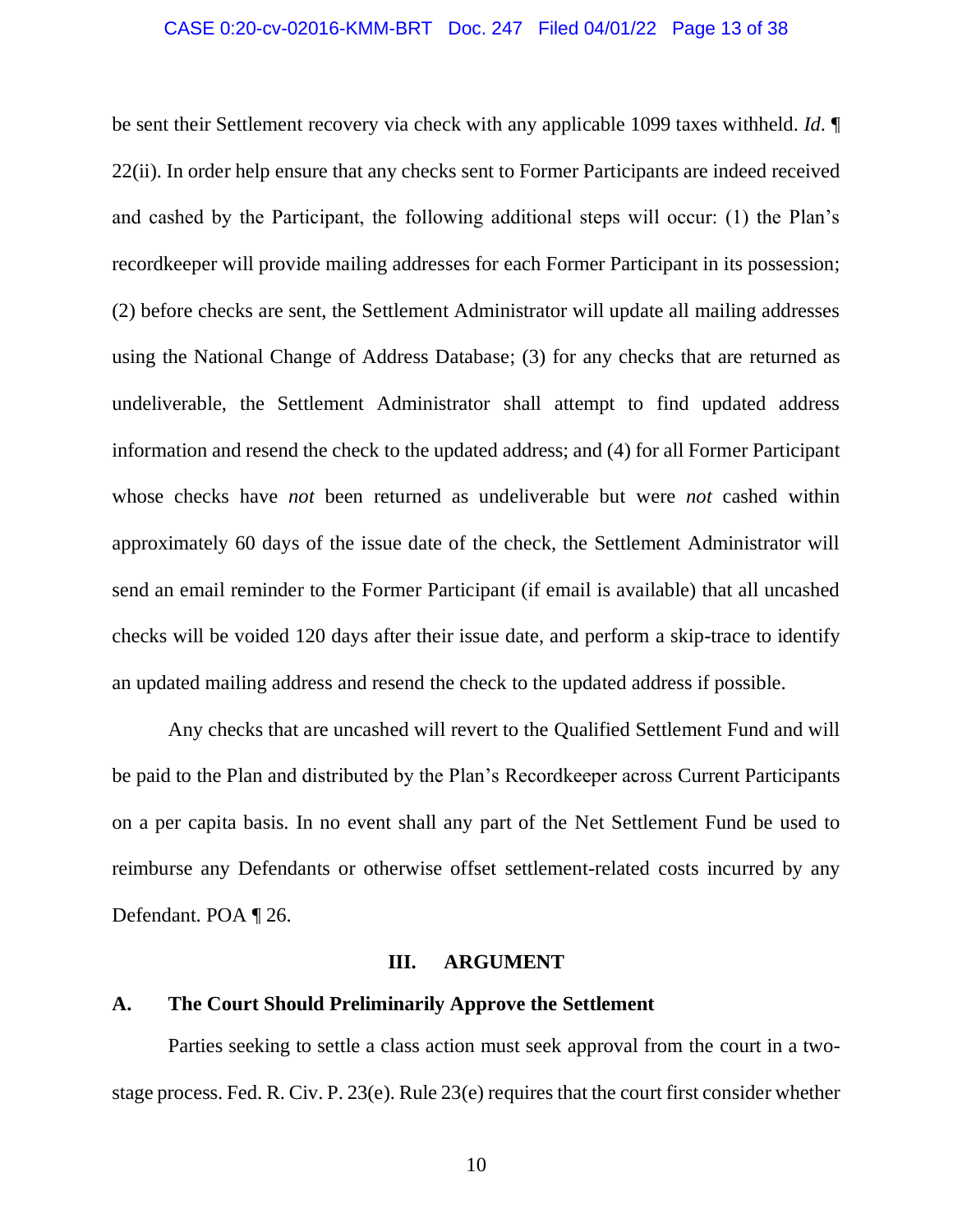### CASE 0:20-cv-02016-KMM-BRT Doc. 247 Filed 04/01/22 Page 14 of 38

to preliminarily approve a settlement, whether the class should be certified for settlement purposes, and whether the proposed notice appropriately notifies class members. *White v. Nat'l Football League*, 822 F. Supp. 1389, 1399 (D. Minn. 1993); *Sullivan v. DB Invs., Inc*., 667 F.3d 273, 296 (3d Cir. 2011) (*en banc*). After preliminary approval, the court must decide whether to grant final approval after class members have had sufficient notice and opportunity to review the settlement. Fed. R. Civ. P. 23(e); *see also, e.g.*, *Grunin v. Int'l House of Pancakes*, 513 F.2d 114, 120-122 (8th Cir. 1975).

The purpose of preliminary approval is for the court to determine whether the settlement is within the range of possible approval such that class members should be notified of the terms of the proposed settlement. *White*, 822 F. Supp. at 1399. At this stage, courts attach "[a]n initial presumption of fairness . . . to a class settlement reached in arm[']s-length negotiations between experienced and capable counsel after meaningful discovery." *Grier v. Chase Manhattan Auto Fin. Co*., 2000 WL 175126, at \*5 (E.D. Pa. Feb. 16, 2000); *see also White*, 822 F. Supp. at 1421. Indeed, the law strongly favors resolving litigation through settlement, particularly in the class action context. *Petrovic v. Amoco Oil Co*., 200 F.3d 1140, 1148 (8th Cir. 1999) (holding that "strong public policy favors [settlement] agreements, and courts should approach them with a presumption in their favor." (citation omitted)); *In re Zurn Pex Plumbing Prods. Liab. Litig.*, 2013 WL 716088, at \*6 (D. Minn. Feb. 27, 2013) ("The policy in federal court favoring the voluntary resolution of litigation through settlement is particularly strong in the class action context." (quoting *White*, 822 F. Supp. at 1416)); *see also In re Gen. Motors Corp. Pick-Up Truck Fuel Tank Prods. Liab. Litig*., 55 F.3d 768, 784 (3d Cir. 1995) (citing cases holding same).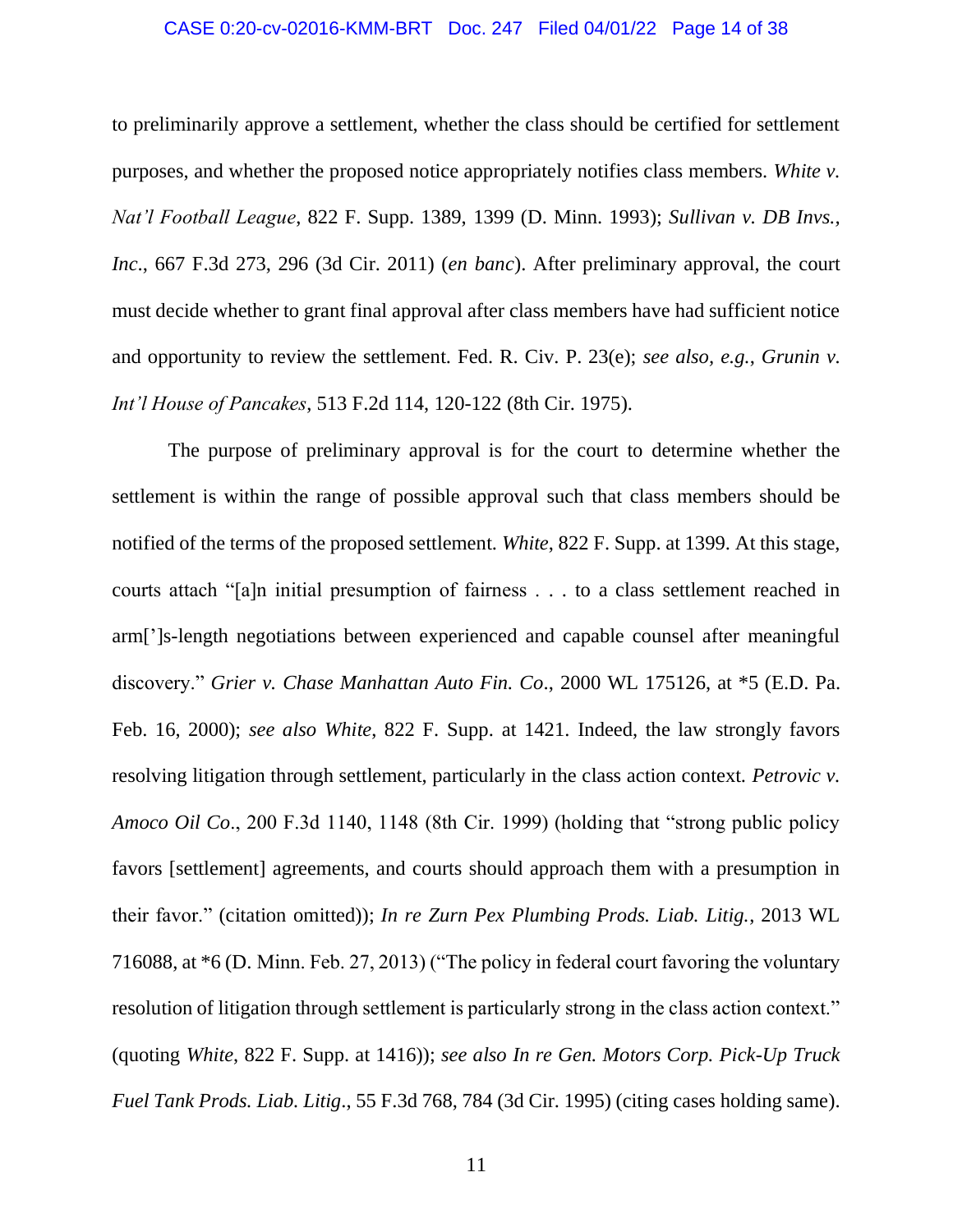In addition to the "initial presumption of fairness," courts in the Eighth Circuit also consider four factors in evaluating whether a proposed settlement is fair, reasonable, and adequate: (1) the merits of plaintiffs' case weighed against the settlement terms; (2) the defendant's financial condition; (3) the complexity and expense of further litigation; and (4) the amount of opposition to the settlement. *In re Wireless Tel. Fed. Cost Recovery Fees Litig*., 396 F.3d 922, 932-33 (8th Cir. 2005) (citing *Grunin*, 513 F.2d at 124); *Van Horn v. Trickey*, 840 F.2d 604, 607 (8th Cir. 1988); *Dryer v. Nat'l Football League*, 2013 WL 5888231, at \*2 (D. Minn. Nov. 1, 2013). At the preliminary approval stage, "the fair, reasonable and adequate standard is lowered, with emphasis only on whether the settlement is within the *range* of possible approval due to an absence of any glaring substantive or procedural deficiencies." *Martin v. Cargill, Inc.* 295 F.R.D. 380, 383 (D. Minn. 2013) (citation omitted).

This court has broad discretion in assessing the weight and applicability of these factors. *Pro. Firefighters Ass'n of Omaha, Loc. 385 v. Zalewski*, 678 F.3d 640, 645 (8th Cir. 2012). Additionally, the "[c]ourt is entitled to rely on the judgment of experienced counsel in its evaluation of the merits of a class action settlement." *In re Emp. Benefit Plans Sec. Litig*., 1993 WL 330595, at \*5 (D. Minn. June 2, 1993); *see also Welsch v. Gardebring*, 667 F. Supp. 1284, 1295 (D. Minn. 1987) (affording "great weight" to opinions of experienced counsel).

Under relevant precedent, the Settlement here is presumed valid. Nonetheless and regardless of such presumption, the relevant factors weigh in favor of preliminary approval of this proposed Settlement.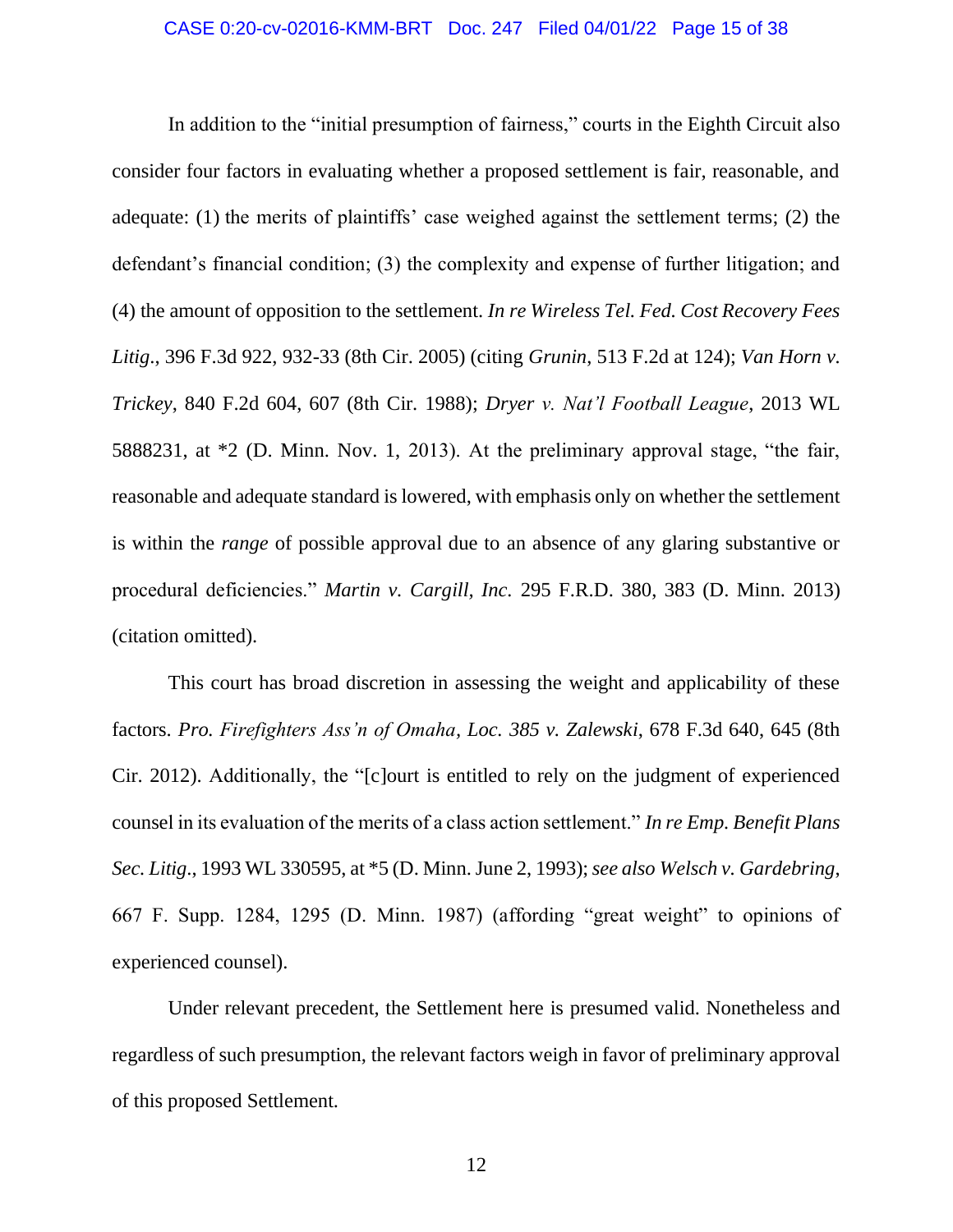### **1. The Proposed Settlement Agreement is Presumptively Valid**

The Settlement is afforded an initial presumption of fairness because the Parties, represented by experienced counsel, have engaged in extensive negotiations with an experienced mediator at an appropriate stage in the litigation where the Parties understand the strengths and weaknesses of the case. *See, e.g.*, *In re Emp. Benefit Plans Sec. Litig.*, 1993 WL 330595, at \*5 (noting that "intensive and contentious negotiations likely result in meritorious settlements . . . ."); *Zurn Pex*, 2013 WL 716088, at \*6 (observing that "[s]ettlement agreements are presumptively valid, particularly where a settlement has been negotiated at arm's length, discovery is sufficient, [and] the settlement proponents are experienced in similar matters . . . ." (citations omitted)).

Here, the Settlement was reached only after document discovery was complete and after several fact witnesses (a total of 9) had been deposed. Accordingly, the Parties have had sufficient opportunity to test and refine their legal theories through extensive analysis of the documentary record and vigorous motion practice. This discovery and these efforts allowed Plaintiffs to glean important insight into the merits of their claims and class allegations.

The means by which the Parties arrived at this Settlement is also reflective of the contested nature of the litigation and Plaintiffs' efforts to test Defendants' arguments. The Parties negotiated extensively in consultation with the mediator before entering into an agreement. *See Khoday v. Symantec Corp*., 2016 WL 1637039, at \*5 (D. Minn. Apr. 5, 2016) (noting a "settlement . . . is presumptively valid" when "supervised by an independent mediator"); *Zurn Pex*, 2013 WL 716088, at \*6. The rigorous negotiations,

13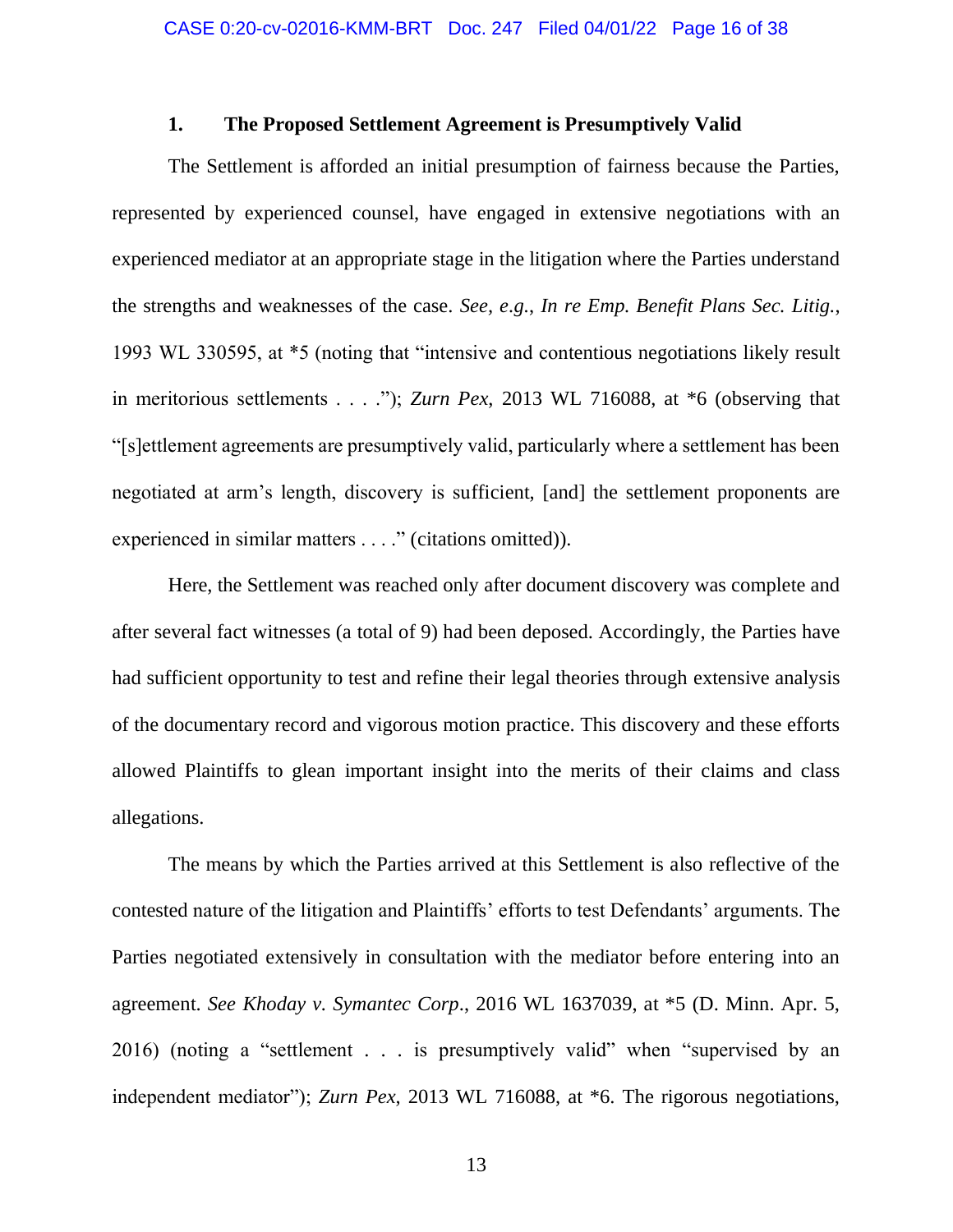#### CASE 0:20-cv-02016-KMM-BRT Doc. 247 Filed 04/01/22 Page 17 of 38

arm's length agreement, near the end of extensive discovery, support the presumptive fairness of the Settlement.

# **2. The Settlement is Fair and Reasonable when Weighed Against the Strengths and Weaknesses of the Claims**

The first and "most important factor in determining whether a settlement is fair, reasonable, and adequate is a balancing of the strength of the plaintiff's case against the terms of the settlement." *Van Horn*, 840 F.2d at 607 (citation omitted); *see also Dryer*, 2013 WL 5888231, at \*4; *Petrovic*, 200 F.3d at 1150. In considering this factor, courts are "not to reach any conclusions as to the merits . . . nor . . . substitute [their] opinion for that of plaintiffs' counsel and members of the class." *In re Emp. Benefit Plans Sec. Litig*., 1993 WL 330595, at \*4; *see also Alexander v. Nat'l Football League*, 1977 WL 1497, at \*12- 13 (D. Minn. Aug. 1, 1997) (stating that "the [c]ourt does not have the responsibility of trying the case or ruling on the merits of the matters resolved by agreement . . . [because] '[t]he very purpose of compromise is to avoid the delay and expense of such a trial.'" (quoting *Grunin*, 513 F.2d at 124)).

Analyzing the strength of the plaintiff's case "is not a simple mathematical exercise with definite outcomes; a 'high degree of precision cannot be expected in valuing a litigation.'" *Hashw v. Dep't Stores Nat'l Bank*, 182 F. Supp. 3d 935, 943 (D. Minn. 2016) (*quoting Synfuel Techs., Inc. v. DHL Express (USA), Inc.*, 463 F.3d 646, 653 (7th Cir. 2006)). Given the inability to value the strength of a case with precision, courts perform a "ballpark valuation." *Synfuel Techs*., 463 F.3d at 653 (citation omitted).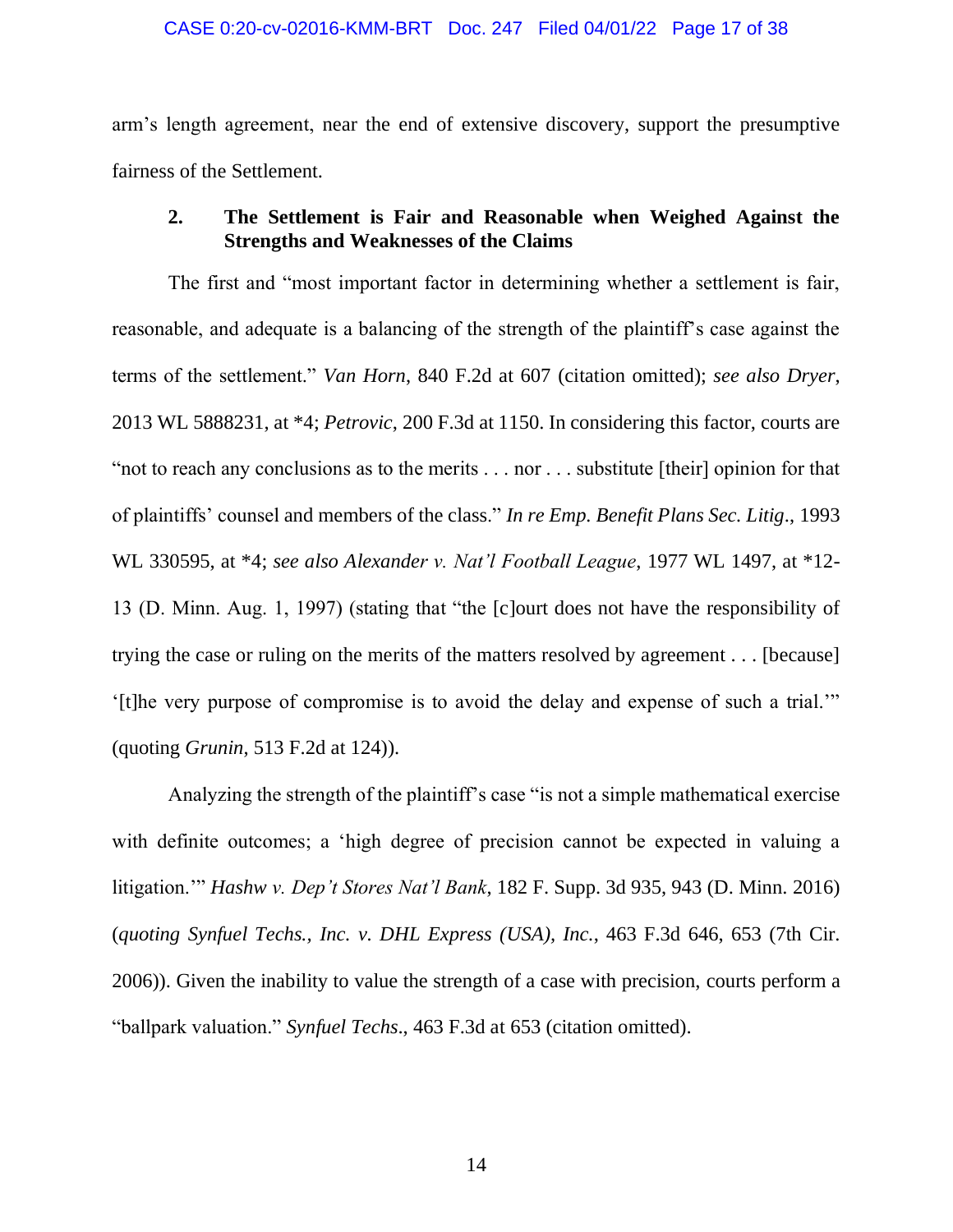#### CASE 0:20-cv-02016-KMM-BRT Doc. 247 Filed 04/01/22 Page 18 of 38

Here, Plaintiffs hired a damages expert to estimate and quantify the alleged damages associated with their claims. Yau Decl. ¶ 24. To calculate alleged fee damages, the damages expert calculated the amount of fees paid by the Plan on a quarterly basis for each Challenged Fund and then assumed that fee was reinvested in the Challenged Funds (meaning if the fees were not charged, those Plan assets would grow based on the historical returns of each Challenged Fund). *Id.* This methodology resulted in total alleged fee damages of approximately \$81 million. *Id.* Plaintiffs' damages expert also measured damages for each Challenged Fund by comparing the Fund's performance (i.e., investment returns) to the performance of the benchmark reported to Plan participants. Under this methodology, some Funds outperformed their benchmark and other Funds underperformed. Depending on whether excess performance of some Challenged Funds are netted against underperformance of others, the total damages ranged between \$11 million and \$136 million. The midpoint between \$11 and \$136 million is \$74 million and thus comparable to the \$81 million of damages using the fee methodology. *Id.*

Here, the proposed Settlement recovery of \$32.5 million is substantial not only in absolute dollars, but also as a percentage of the value of claims – as it recovers 40% of all fee damages estimated by Plaintiffs' damages expert. Yau Decl. ¶ 27. This percentage recovery is reasonable and warrants preliminary approval. *See, e.g., Keil v. Lopez*, 862 F.3d 685, 696 (8th Cir. 2017) (finding that a 27% recovery of maximum possible full verdict at trial to be reasonable). Indeed, both under both metrics, this Settlement compares very favorably to other class action settlements. *See, e.g.*, *Johnson v. Fujitsu Tech. & Bus. of Am., Inc*., 2018 WL 2183253, at \*5-6 (N.D. Cal. May 11, 2018) (approving a \$14 million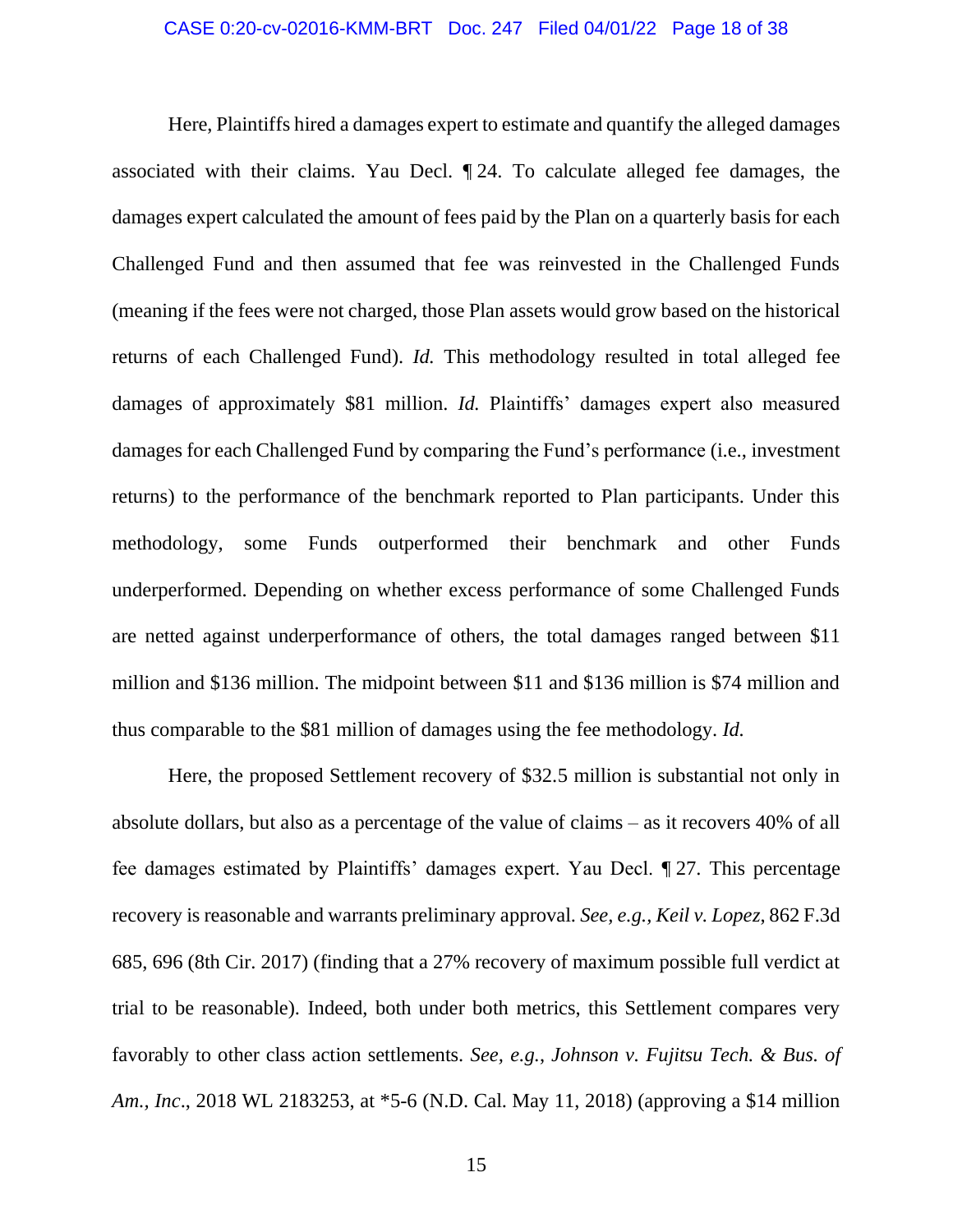#### CASE 0:20-cv-02016-KMM-BRT Doc. 247 Filed 04/01/22 Page 19 of 38

ERISA 401(k) settlement that represented "just under 10% of the Plaintiffs' most aggressive 'all in' measure of damages."). $^{11}$ 

Moreover, Defendants' view is that, even if Plaintiffs prevailed on their claims, Plaintiffs are not entitled to the \$81 million in fee damages because Plaintiffs may not seek the entire fee amounts the Plan paid; rather the only plausible damages are the fees retained by Wells Fargo. Defendants argue that, for the following Funds, all fees were paid to third parties and not kept by Wells Fargo (or were paid by Wells Fargo and not paid by the Plan at all): Wells Fargo State Street Target CITs<sup>12</sup>, Wells Fargo Causeway CIT, Wells Fargo Federated CIT, and Wells Fargo Stable Value Fund. As such, in Defendants' view, there are zero fee damages for those CITs. With respect to the Wells Fargo Emerging Growth and Wells Fargo Money Market Fund fees, Defendants argue that, even if Plaintiffs prevailed on their claims, Plaintiffs are only entitled to the profits Wells Fargo obtained from these fees, not the entire fee. If both these arguments were credited, then Plaintiffs' damages expert estimated that the value of the fee damages would be just \$15 million.

<sup>11</sup> See also *Toomey v. Demoulas Super Markets, Inc*., No. 1:19-cv-11633, ECF 95 at 10 (D. Mass, Mar. 24, 2021), approved at ECF 100 (D. Mass. Apr. 7, 2021) (approving settlement that represented approximately 15–20% of alleged losses); *Beach v. JPMorgan Chase Bank, Nat'l Ass'n*, No. 1:17-cv-00563, ECF 211 (S.D.N.Y. May 22, 2020), approved 2020 WL 6114545, at \*1 (S.D.N.Y. Oct. 7, 2020) (16% of alleged losses); *Price v. Eaton Vance Corp*., No. 1:18-cv-12098, ECF 32 at 12 (D. Mass. May 6, 2019), approved ECF 57 (D. Mass. Sept. 24, 2019) (23% alleged losses); *Sims v. BB&T Corp.,* 2019 WL 1995314, at \*5 (M.D.N.C. May 6, 2019) (19% of estimated losses); *Urakhchin v. Allianz Asset Mgmt. of Am., L.P*., 2018 WL 8334858, at \*7 (C.D. Cal. July 30, 2018) (25% of estimated losses). *See also In re Rite Aid Corp. Sec. Litig.*, 146 F. Supp. 2d 706, 715 (E.D. Pa. 2001) (since 1995, class action settlements have typically "recovered between 5.5% and 6.2% of the class members' estimated losses") (citation omitted).

<sup>&</sup>lt;sup>12</sup> "CIT(s)" refers to Collective Investment Trust(s).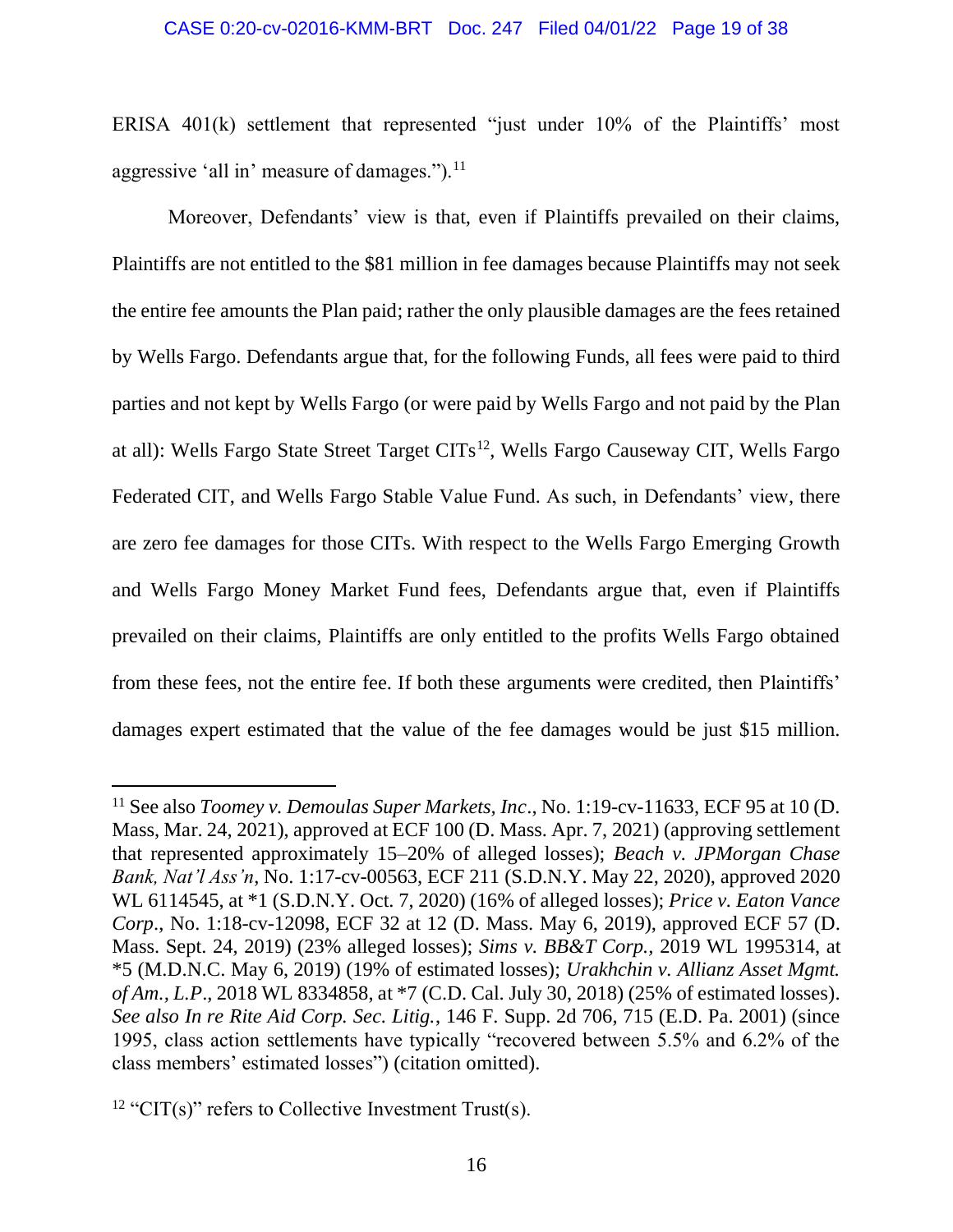#### CASE 0:20-cv-02016-KMM-BRT Doc. 247 Filed 04/01/22 Page 20 of 38

While Plaintiffs believe in their damages experts' analysis that the fee damages were indeed \$81 million, there are substantial risks that Defendants damages theories prevail which would result in damages of as low as \$15 million.

### **3. The Defendant's Financial Condition**

The second fairness factor considers the defendant's ability to pay. *See Petrovic*, 200 F.3d at 1152 (citing *Grunin*, 513 F.2d at 124). Wells Fargo has the financial ability to whatever judgement were entered against it (or against the EBRC members who are indemnified by Wells Fargo). However, as the Eighth Circuit held in *Petrovic v. Amoco Oil Co.*, while Wells Fargo could "pay more than it is paying in this settlement, this fact, standing alone, does not render the settlement inadequate." *Petrovic*, 200 F.3d at 1152. Accordingly, Plaintiffs did not discount the amount of the Settlement based on Defendants' ability to pay. Yau Decl. ¶ 28.

### **4. The Complexity and Expense of Further Litigation**

The third fairness factor requires the Court to evaluate whether the expense and complexity of further litigation weighs in favor of approving the Settlement. *In re Wireless Tel.*, 396 F.3d at 932-33. In applying this factor, courts have approved settlements where "[t]here is no doubt that further litigation in this matter would be both complex and extraordinarily expensive"; "[t]he class certification process would undoubtedly be hardfought and would also require a detailed analysis of the claims of the class members"; "Plaintiffs' claims themselves are complex"; and damages determinations would be "exceedingly time-consuming and complex." *Dryer*, 2013 WL 5888231, at \*3.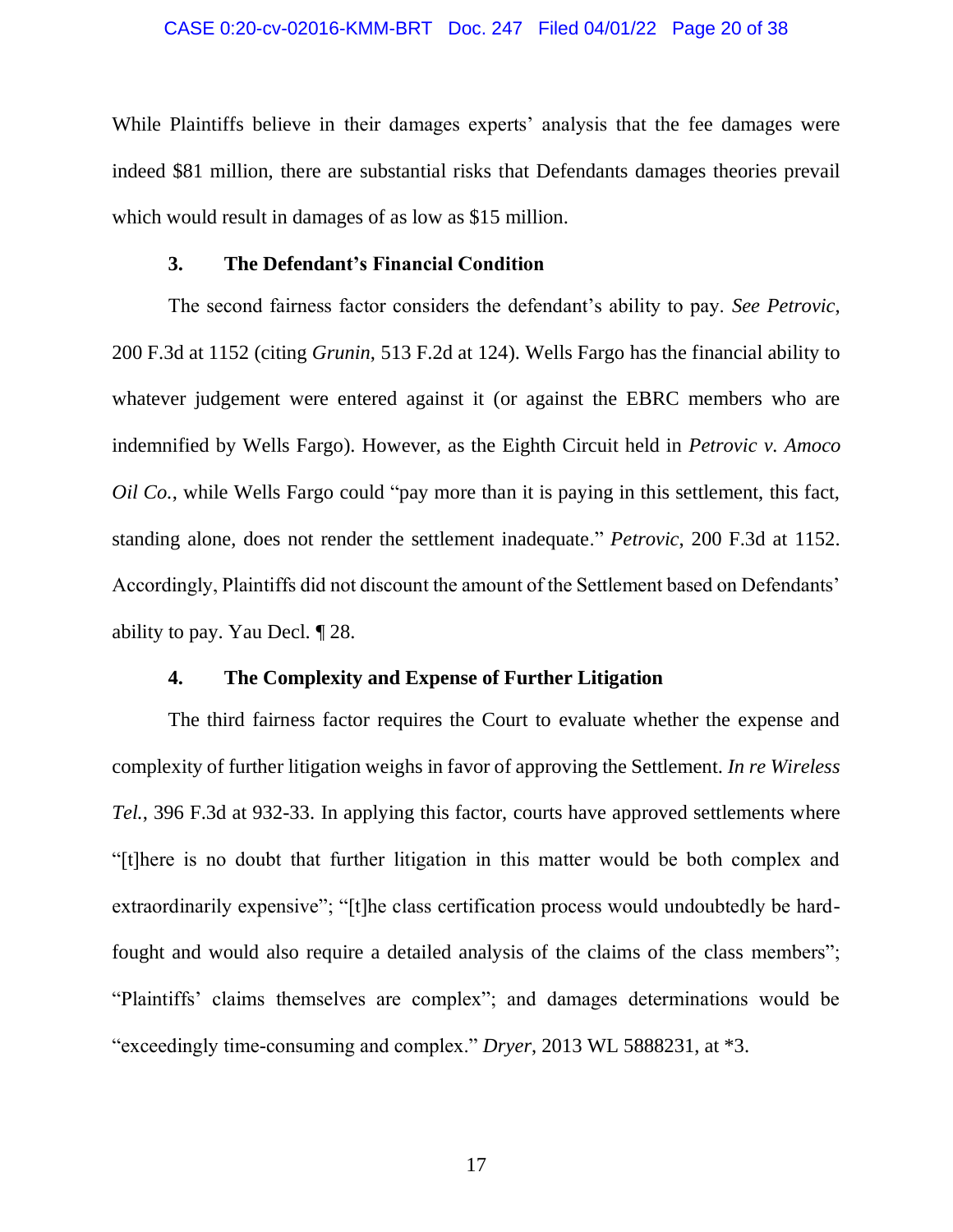Courts have repeatedly recognized that ERISA  $401(k)$  cases "often lead[] to lengthy litigation." *Krueger v. Ameriprise Fin., Inc.*, 2015 WL 4246879, at \*1 (D. Minn. July 13, 2015) ("*Krueger II*"). Cases involving the fiduciary breach claims concerning several 401(k) investment options, can extend for a decade or longer before final resolution, and sometimes go through multiple appellate proceedings. *See Tussey v. ABB, Inc*., 850 F.3d 951 (8th Cir. 2017) (recounting lengthy procedural history of case that was initially filed in 2006, and remanding for district court to address the issue of loss a second time); *see also Tibble v. Edison Int'l*, 2017 WL 3523737, at \*15 (C.D. Cal. Aug. 16, 2017) (outlining issues for trial in a case filed a decade earlier). The potential for protracted litigation supports the Settlement's approval. *Cullan and Cullan LLC v. M-Qube, Inc.*, 2016 WL 5394684, at \*7 (D. Neb. Sept. 27, 2016) (approving settlement because it provided "a real and substantial remedy without the risk and delay inherent in prosecuting this matter through trial and appeal[.]").

As previously noted, the Parties have already completed significant discovery and motion practice. While nine depositions of fact witnesses and a 30(b)(6) deposition on certain noticed topics had already been completed by the second mediation session, another five depositions were on the horizon had the parties not reached a settlement on January 5, 2022. The parties were also preparing to file motions on several issues before the Honorable Magistrate Judge Becky R. Thorson. Thereafter, expert discovery would proceed and would involve four to six expert witnesses offering expert and rebuttal reports, the production of substantial work papers, the depositions of all expert witnesses and likely Daubert motions.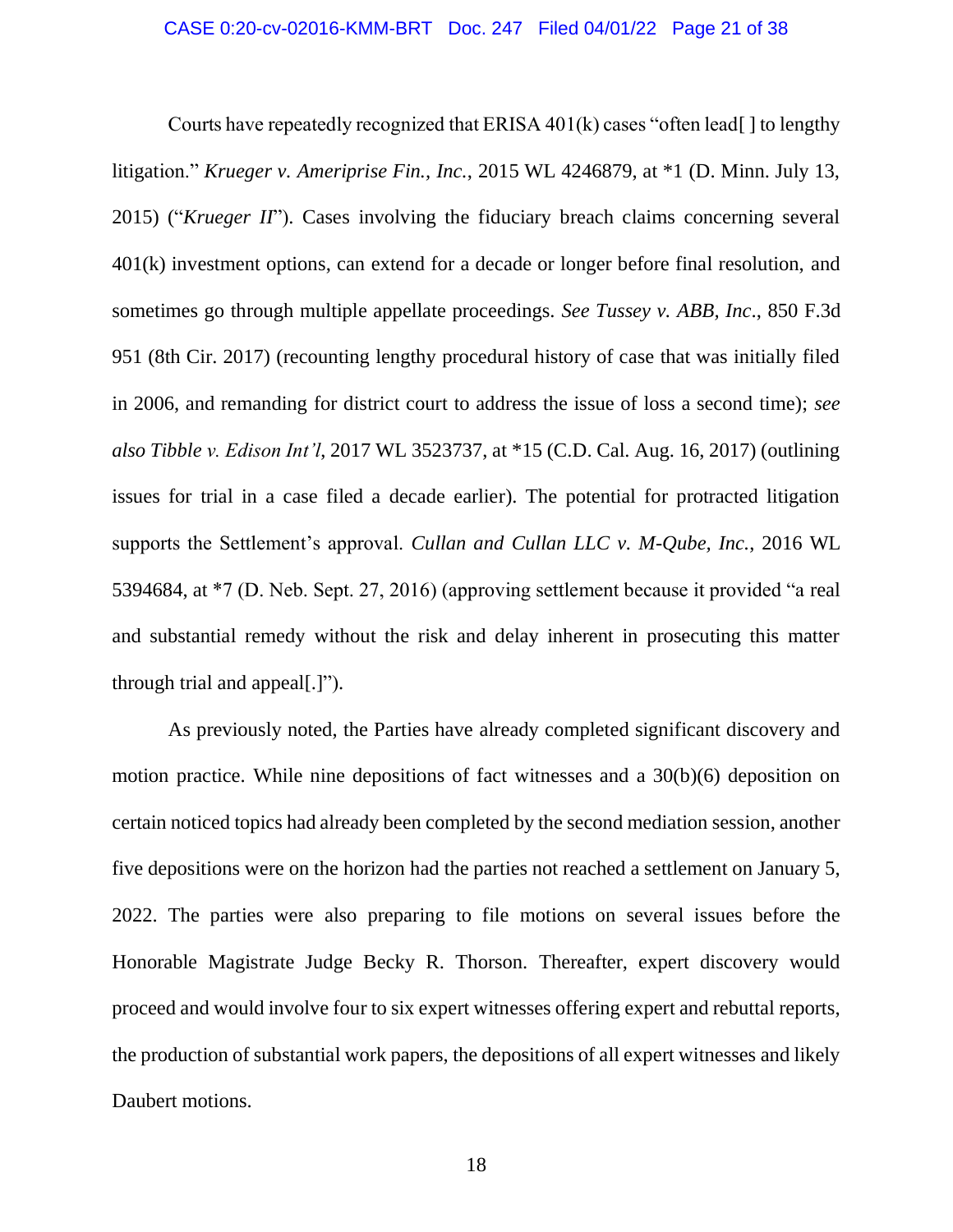#### CASE 0:20-cv-02016-KMM-BRT Doc. 247 Filed 04/01/22 Page 22 of 38

In addition, without the proposed Settlement, the Parties would brief (and the Court would decide) a contested motion for class certification and cross-motions for summary judgment. The parties would ultimately prepare for and conduct a bench trial, if the case were to make it that far. Continuing the litigation would have resulted in complex, costly, and lengthy proceedings before this Court, and potentially the Eighth Circuit, which would have significantly delayed any relief to Settlement Class members (and might have resulted in no relief at all). By contrast, the proposed Settlement provides \$32.5 million to the Settlement Class now, as opposed to the chance of a recovery after trial and appeals.

### **5. The Amount of Opposition to the Settlement**

The final fairness factor considers the amount of opposition to the Settlement. *In re Wireless Tel.*, 396 F.3d at 932-33. This factor is best addressed at the Final Approval Hearing when the Settlement Class has had an opportunity to object or raise concerns to the Settlement.

### **B. Certification of the Settlement Class Is Warranted Under Rule 23**

Finally, this Court should certify the Settlement Class for settlement purposes. The ERISA claims that Plaintiffs assert here have been recognized by "numerous courts" in and outside the Eighth Circuit as "paradigmatic examples of claims appropriate for certification" and are certified routinely even on contested motions for class certification. *Rozo v. Principal Life Ins. Co.*, 2017 WL 2292834, at \*4 (S.D. Iowa May 12, 2017) (citation omitted).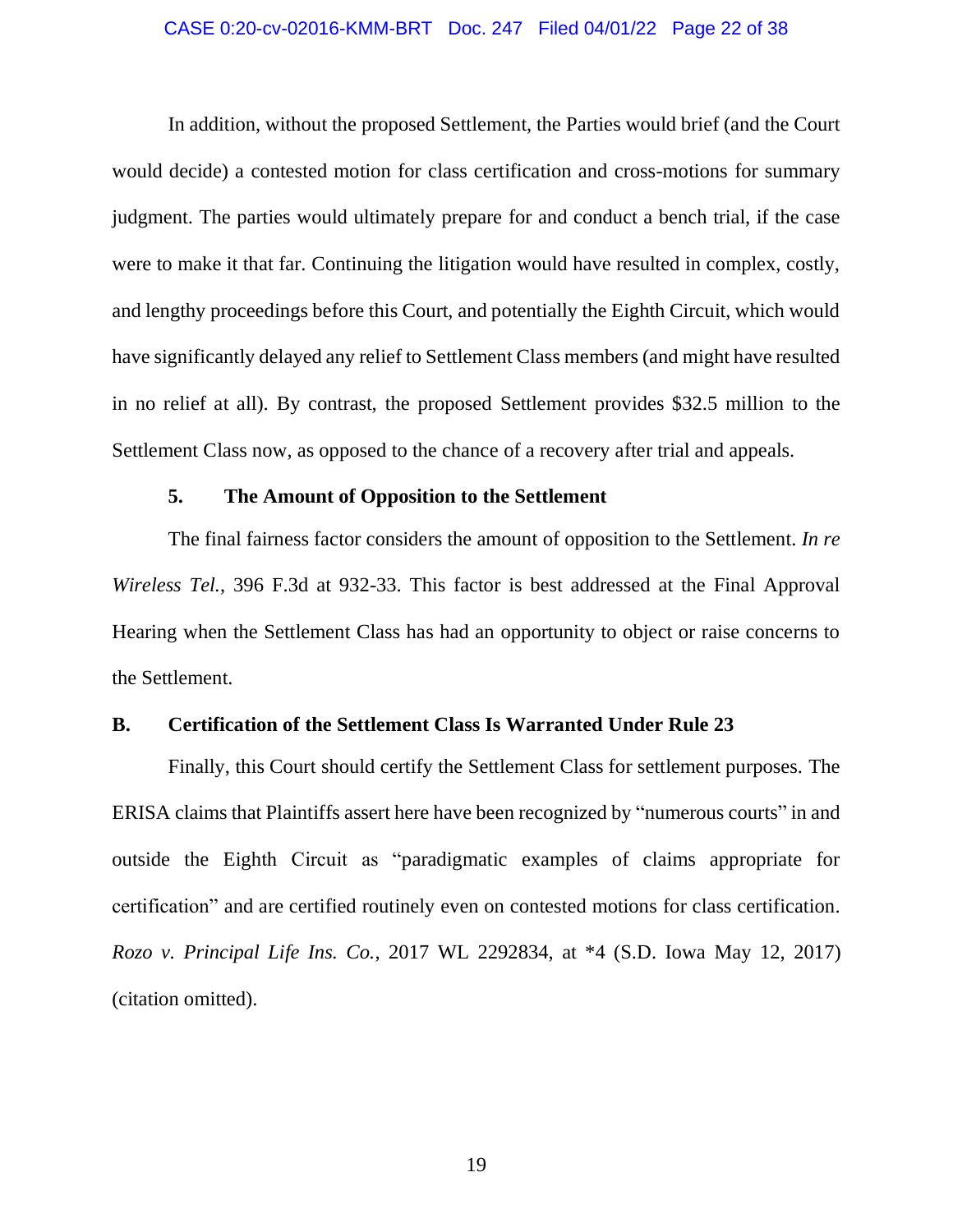### **1. The Proposed Settlement Class Satisfies Rule 23(a)**

Rule 23(a) sets forth four requirements applicable to all class actions: (1) numerosity; (2) commonality; (3) typicality; and (4) adequacy of representation. *Amchem Prods., Inc. v. Windsor*, 521 U.S. 591, 613 (1997). Each of these requirements is met here.

**Numerosity**. Based on data from the Plan's recordkeepers, there are over 500,000 Settlement Class members, though not all Plan participants invested in the Challenged Funds. Based on documents produced in discovery, Plaintiffs estimate that at least 400,000 Settlement Class members invested at least one Challenged Funds and this far exceeds the threshold for numerosity. *Krueger v. Ameriprise Fin., Inc.*, 304 F.R.D. 559, 569 (D. Minn. 2014) ("*Krueger I*") (finding numerosity exists where a plan had 10,000 participants); *Figas v. Wells Fargo & Co.*, 2010 WL 2943155, at \*4 (D. Minn. Apr. 6, 2010) (finding numerosity exists for claims involving the exact same Plan at issue here); *see also Ark. Educ. Assoc. v. Bd. of Educ*., 446 F.2d 763, 765–66 (8th Cir. 1971) (approving class of twenty members).

**Commonality**. A common issue of law or fact that is sufficient to satisfy Rule  $23(a)(2)$  is one that "is capable of classwide resolution—which means that determination of its truth or falsity will resolve an issue that is central to the validity of each one of the claims in one stroke." *Krueger I*, 304 F.R.D. at 569 (quoting *Wal-Mart Stores, Inc. v. Dukes*, 564 U.S. 338, 350 (2011)).

Plaintiffs' fiduciary claims meet the commonality requirement because "the appropriate focus" for a breach of fiduciary duty claim is "the conduct of the defendants,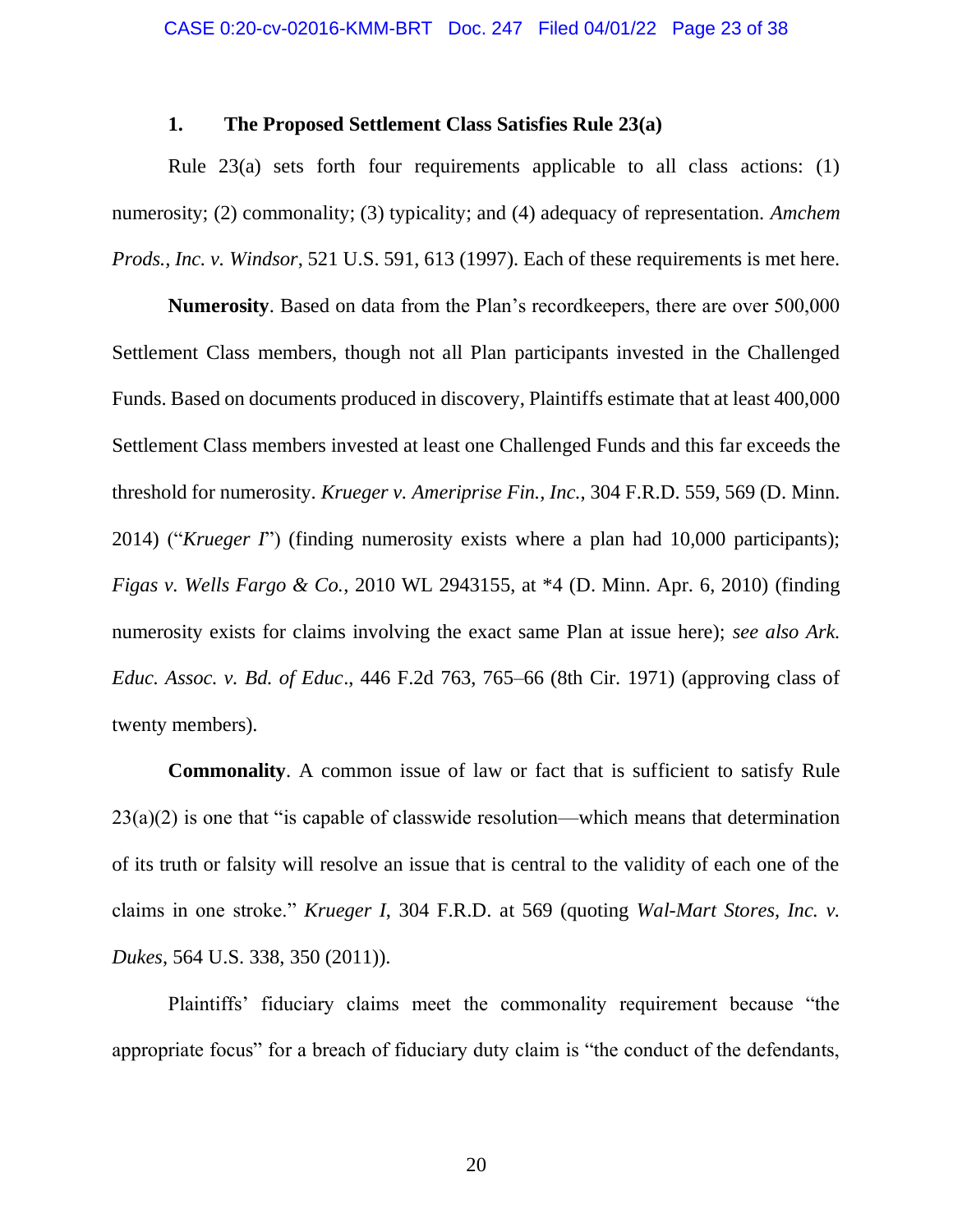#### CASE 0:20-cv-02016-KMM-BRT Doc. 247 Filed 04/01/22 Page 24 of 38

not the plaintiffs." *Tussey v. ABB, Inc.*, 2007 WL 4289694, at \*4 (W.D. Mo. Dec. 3, 2007) (quoting *In re Aquila ERISA Litig.*, 237 F.R.D. 202, 209 (W.D. Mo. 2006)).

Here, as in other ERISA cases, there are numerous common questions of fact and law that turn on Defendants' uniform conduct with respect to all Settlement Class memberss, including: (a) whether the EBRC Defendants are ERISA fiduciaries; (b) whether the fiduciary process employed by the EBRC Defendants when they selected and maintained the Challenged Funds was consistent with ERISA's fiduciary duties of prudence and loyalty; and (c) whether the EBRC's selection and retention of the Challenged Funds caused the Plan to suffer losses. Accordingly, commonality is satisfied.

**Typicality**. Rule 23(a)(3) requires that "the claims . . . of the representative parties [be] typical of the claims . . . of the class." The typicality requirement "is generally considered to be satisfied if the claims or defenses of the representatives and the members of the class stem from a single event or are based on the same legal procedure or remedial theory." *Paxton v. Union Nat'l Bank*, 688 F.2d 552, 561-62 (8th Cir. 1982) (citation omitted).

Because a "suit under [29 U.S.C.]  $\S$  1132(a)(2) is 'brought in a representative capacity on behalf of the plan as a whole,'" each Plan participant who could bring suit would be asserting the same claim on behalf of the Plan. *Braden v. Wal-Mart Stores*, 588 F.3d 585, 593 (8th Cir. 2009) (quoting *Mass. Mut. Life Ins. Co. v. Russell,* 473 U.S. 134, 142 n.9 (1985)). Thus, one participant's 29 U.S.C. § 1132(a)(2) claim is not just typical of other participants' claims; they are identical, because all participants are authorized to assert § 1132(a)(2) claims on behalf of the Plan. Alba Conte & Herbert B. Newberg, *2* 

21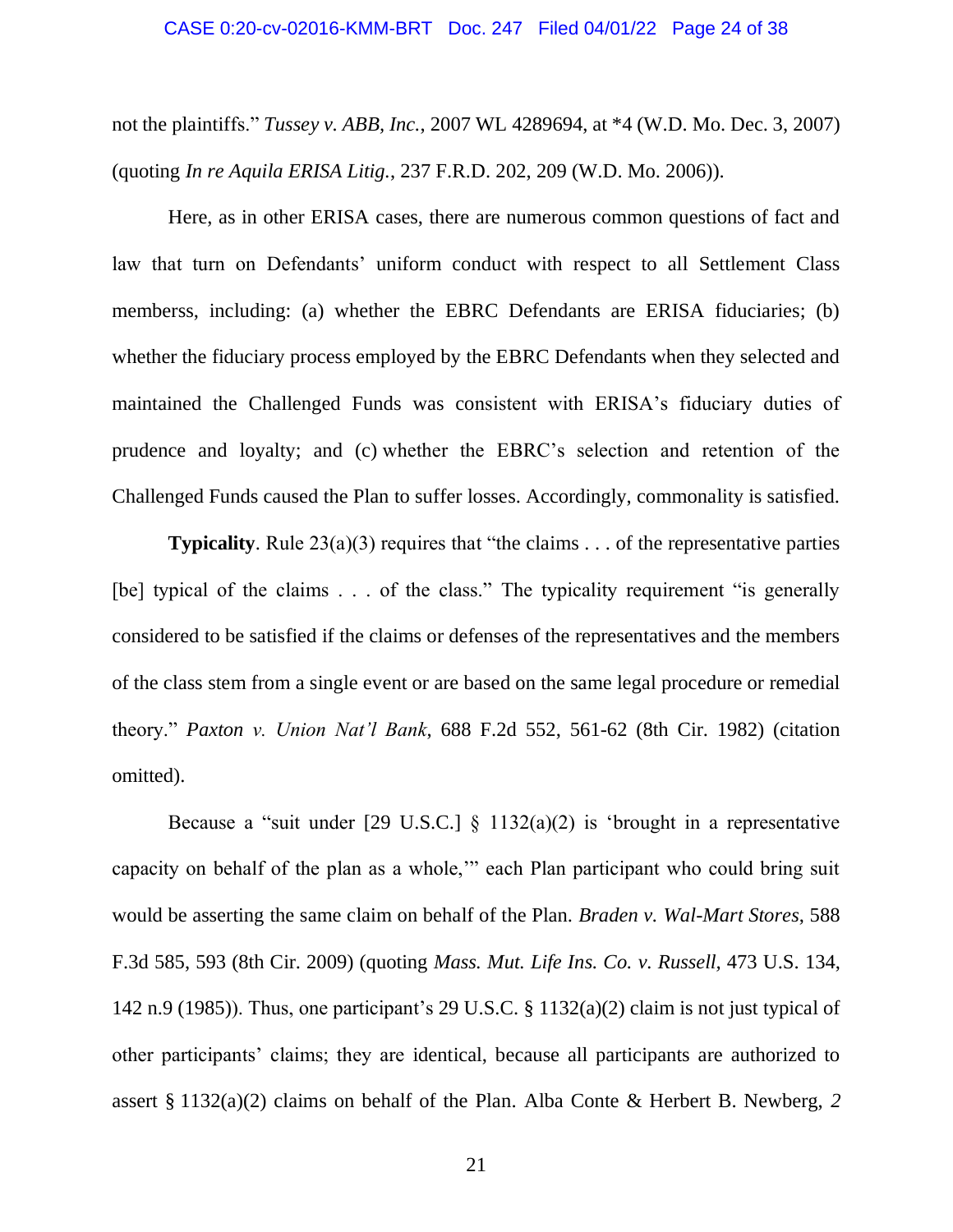### CASE 0:20-cv-02016-KMM-BRT Doc. 247 Filed 04/01/22 Page 25 of 38

*Newberg on Class Actions* § 4:21 (5th ed.) (due to the "derivative nature of ERISA §  $502(a)(2)$  claims . . . courts regularly certify ERISA cases under Rule 23. . . .") (citation omitted). For these reasons, typicality has been found satisfied in cases asserting similar ERISA claims. *Krueger I*, 304 F.R.D. at 573; *Figas v. Wells Fargo & Co.*, 2010 WL 2943155, at  $*4$  (D. Minn. Apr. 6, 2010) ("Figas's claims are undoubtedly typical."); *Pizarro v. Home Depot, Inc*, 2020 WL 6939810, at \*10 (N.D. Ga. Sept. 21, 2020) (1132(a)(2) claims typical of the class); *Moreno v. Deutsche Bank Ams. Holding Corp.,*, 2017 WL 3868803, at \*7 (S.D.N.Y. Sept. 5, 2017) (typicality satisfied because ERISA fiduciary "claims arise from the same course of events—their participation in the Plan").

**Adequacy**. Rule 23(a)(4) focuses on "whether the class representatives will vigorously prosecute the interests of the class through qualified counsel" and whether "the class representatives have common interests with the members of the class." *Paxton*, 688 F.2d at 562–63 (citations omitted). Thus, this inquiry "serves to uncover conflicts of interest between named parties and the class they seek to represent." *Amchem Prods*., *Inc*. *v. Windsor*, 521 U.S. 591, 625 (1997) (citation omitted).

Plaintiffs have no interests that are antagonistic with each other, the proposed Settlement Class members, or any segment thereof. Rather, their interests are entirely aligned. Plaintiffs, like all Settlement Class members, are participants in the Plan and seek plan-wide relief for Defendants' alleged breaches of fiduciary duty. Moreover, each Plaintiff has demonstrated their willingness and ability to vigorously prosecute this action by having already responded to Defendants' written discovery and testifying at deposition, and they understand their responsibilities in serving as class representatives. Yau Decl.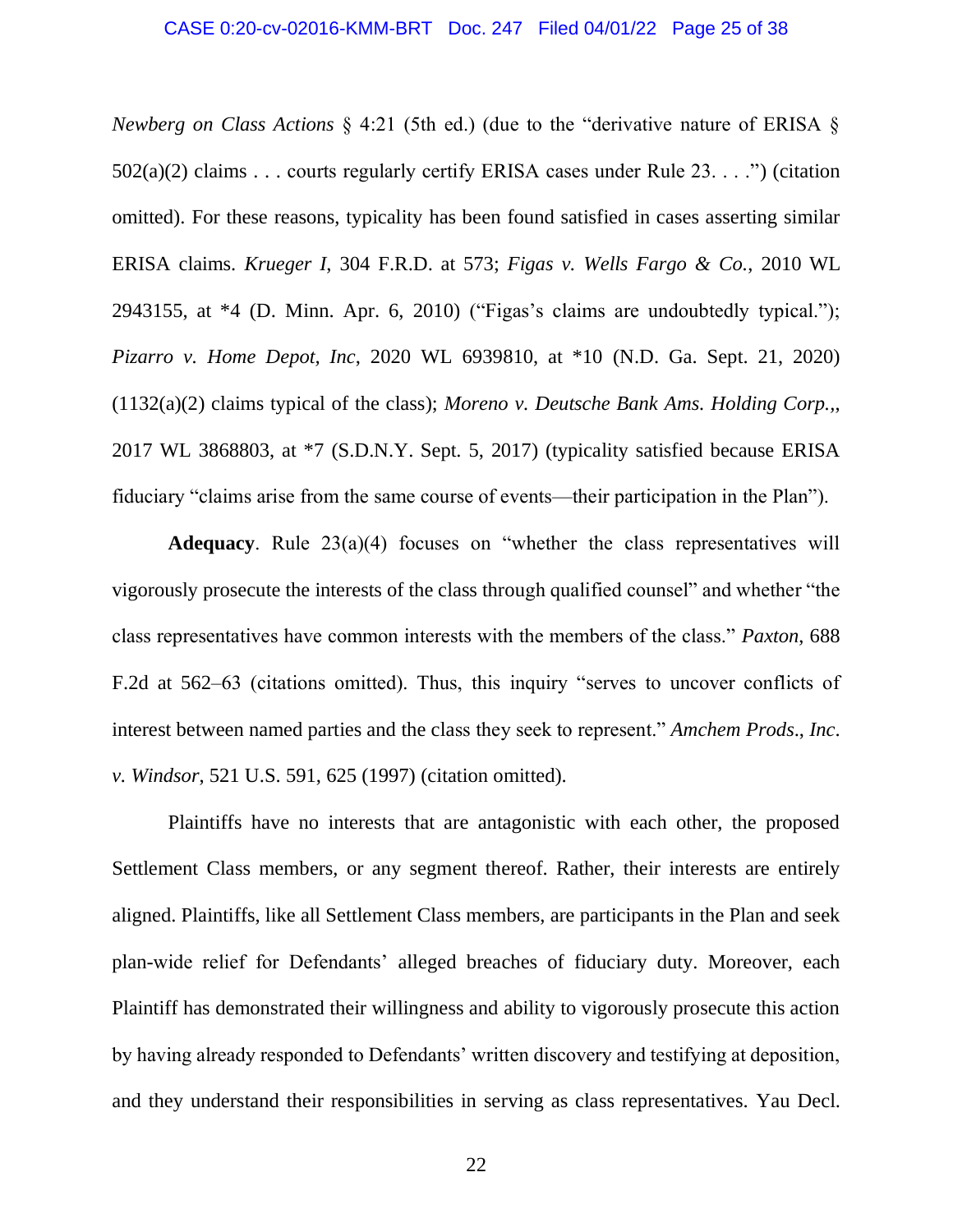¶ 30. *Rozo*, 2017 WL 2292834, at \*4 (holding ERISA participant adequate class representative based upon commitment to the litigation as shown by "producing documents, cooperating with counsel, attending depositions, and responding to interrogatories") citing *In re Target Corp. Customer Data Sec. Breach Litig.*, 847 F.3d 608, 613 (8th Cir. 2017).

Class Counsel are experienced ERISA litigators. These lawyers and their respective firms have decades of experience in successfully handling ERISA class actions and class actions generally. They have litigated several ERISA class actions involving improper and imprudent 401(k) Plan investments and have served as lead counsel or co-lead counsel for numerous ERISA classes alleging breaches of defendants' fiduciary obligations. Further details about the lawyers and their firms are provided in the firm resumes attached to the Yau Declaration as Exhibits  $3 - 5$ .

Because the Settlement satisfies Rule 23's requirements, the Court should conditionally certify the Settlement Class.

### **2. The Proposed Settlement Class Satisfies Rule 23(b)(1)(A) and (B)**

In addition to meeting the requirements of Rule 23(a), the proposed class also satisfies Rule  $23(b)(1)$ . Under Rule  $23(b)(1)$ , a class may be certified if prosecution by separate actions by individual class members would create a risk of:

(A) inconsistent or varying adjudications with respect to individual class members that would establish incompatible standards of conduct for the party opposing the class; or

(B) adjudications with respect to individual class members that, as a practical matter, would be dispositive of the interests of the other members not parties to the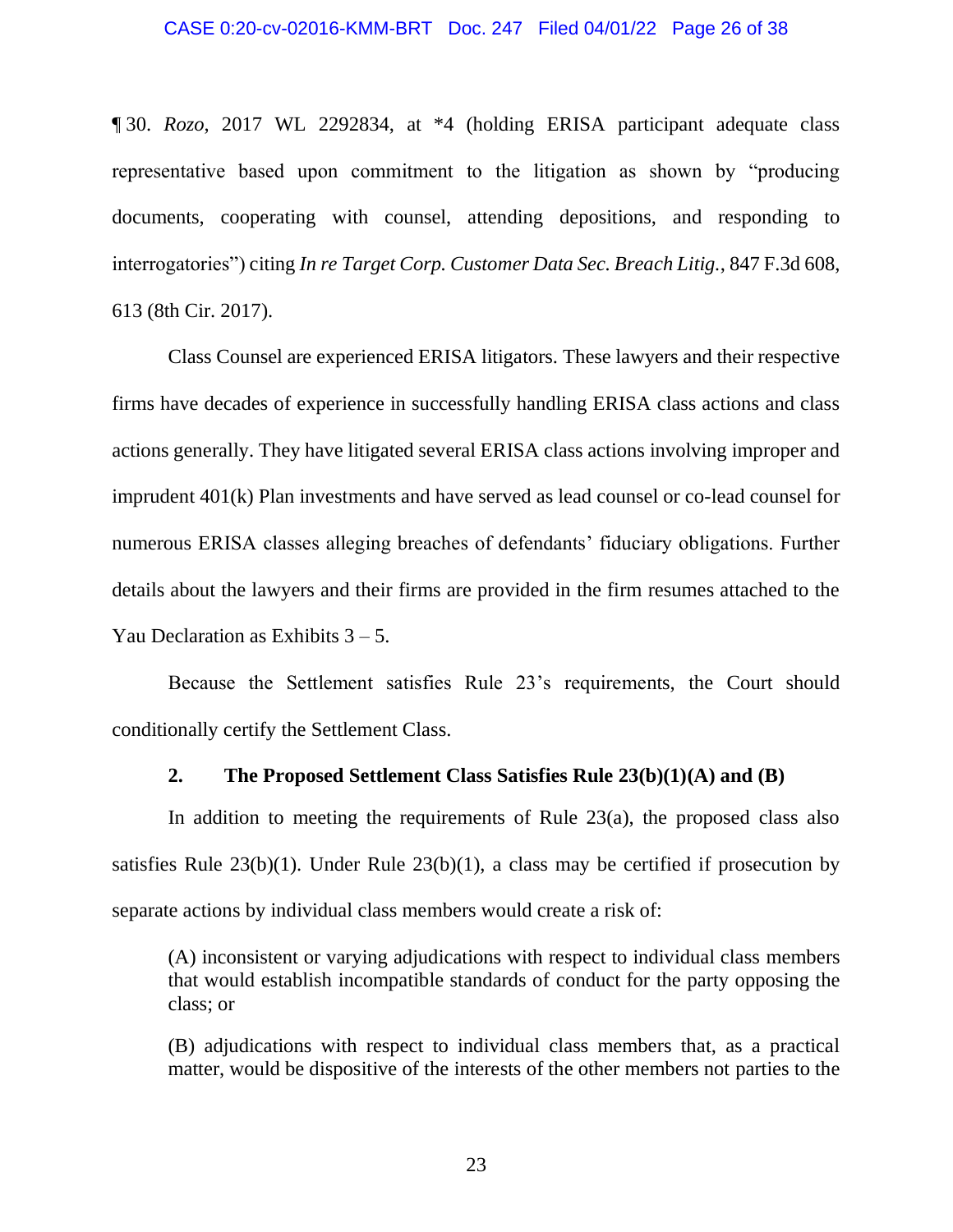individual adjudications or would substantially impair or impede their ability to protect their interests[.]

Rule  $23(b)(1)(A)$  "considers possible prejudice to the defendants, while  $23(b)(1)(B)$ looks to possible prejudice to the putative class members." *In re IKON Office Sols., Inc. Sec. Litig.*, 191 F.R.D. 457, 466 (E.D. Pa. 2000). The claims here satisfy Rule 23(b)(1)(A) and (B) based on ERISA's distinctive "representative capacity" for claims seeking planwide relief under 29 U.S.C. § 1132(a)(2), and because the remedy will necessarily affect the participants in the Plans and the Plans' fiduciaries. Because an ERISA fiduciary in this type of case must treat plan participants uniformly, courts have certified classes under Rule  $23(b)(1)(A)$  given that "allowing individual actions to proceed could subject the fiduciaries to differing standards of duty." *Sweda v. Univ. of Penn.*, 2021 WL 2665722, at \*4 (E.D. Pa. June 29, 2021) (citation omitted). Additionally, "[b]ecause [D]efendants' alleged mismanagement of the Plan is the same as to all Plan participants, resolution of one action against one Plan participant would necessarily affect the resolution of any concurrent or future actions by other Plan participants"; most courts that have certified ERISA class actions have done so under Rule 23(b)(1)(B). *Leber v. Citigroup 401(k) Plan Inv. Comm.*, 323 F.R.D. 145, 165 & n.17 (S.D.N.Y. 2017) (listing commonly cited cases) (citation omitted).

For this reason, courts in and out of the Eighth Circuit have found certification of 29 U.S.C. § 1132(a)(2) claims under Rule 23(b)(1) particularly appropriate. *Krueger I*, 304 F.R.D. at 576 ; *Leber*, 323 F.R.D. at 165 (S.D.N.Y. Nov. 27, 2017) (listing commonly cited cases). Indeed, ERISA claims against plan fiduciaries are recognized as "paradigmatic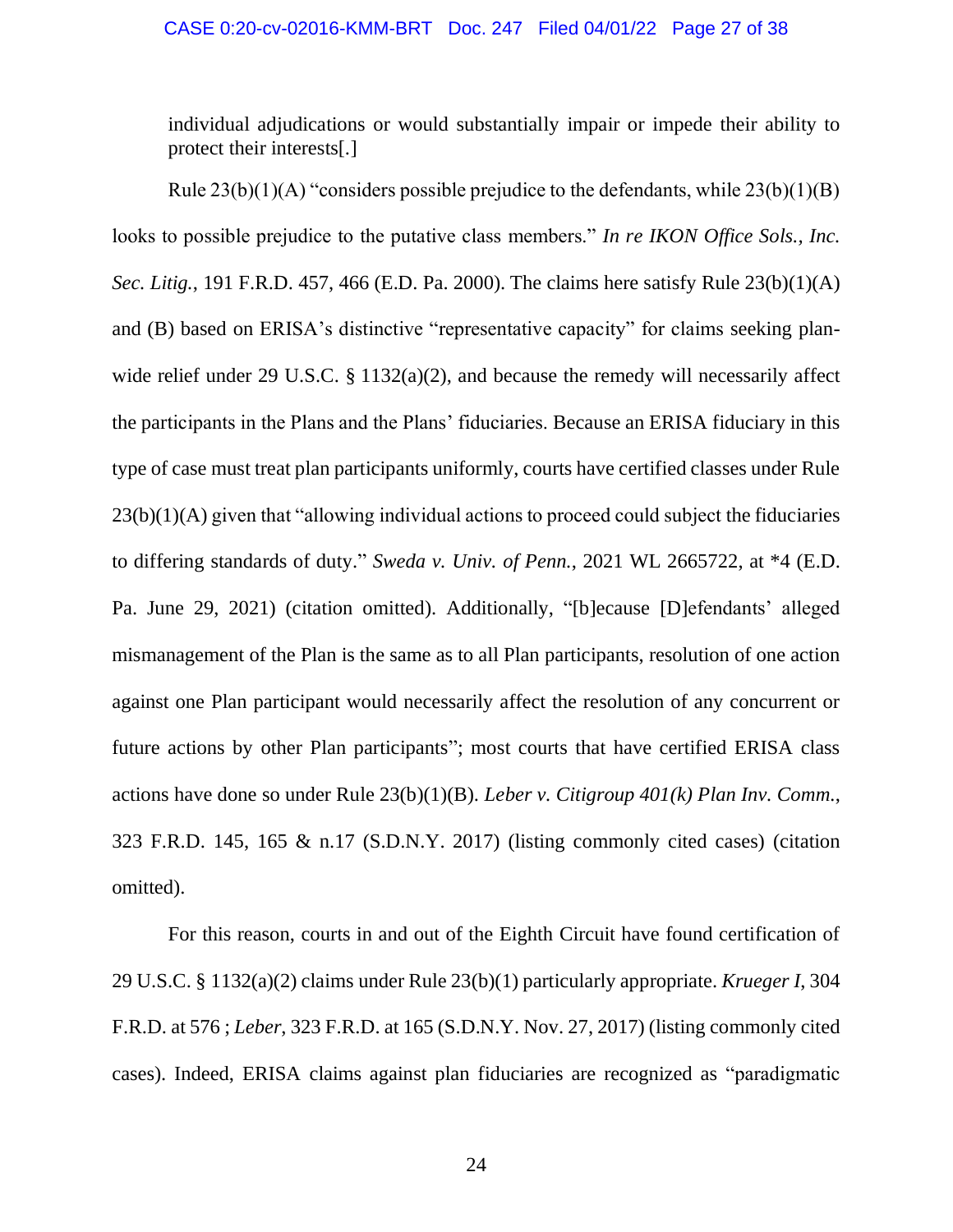#### CASE 0:20-cv-02016-KMM-BRT Doc. 247 Filed 04/01/22 Page 28 of 38

examples of claims appropriate for certification as a Rule  $23(b)(1)$  class." Alba Conte & Herbert B. Newberg, *2 Newberg on Class Actions* § 4:21 (5th ed.) (citation omitted). See also *In re Glob. Crossing Sec. & ERISA Litig*., 225 F.R.D. at 453 ("ERISA litigation of this nature presents a paradigmatic example of a  $(b)(1)$  class," and citing cases holding same) (citation omitted).

Moreover, because Plaintiffs' claims are brought under 29 U.S.C. § 1132(a)(2) for relief to the Plan as a whole, the claims should be certified under Rule 23(b)(1) as a nonopt out class. For this reason, Plaintiffs are not seeking to certify the Settlement Class under Rule 23(b)(3), which would allow opt-outs. As noted in *Leber*, if a class is eligible for certification under both  $(b)(1)$  and  $(b)(3)$ , courts find that Rule 23 $(b)(1)$  controls. 323 F.R.D. at 165. The court noted that to hold otherwise would "directly contravene the stated purposed of Rule 23(b)(1)(B) and could open the door to separate litigation by individual members of the class." *Id.* (citation omitted). ERISA class actions settlements are routinely certified under Rule 23(b)(1) as non-opt out classes. *See, e.g.*, *Krueger II*, 2015 WL 7596926; *Figas v. Wells Fargo*, 0:08-cv-4546, ECF 262 (D. Minn. March 31, 2011).

#### **3. In the Alternative, the Proposed Settlement Class Satisfies Rule 23(b)(2)**

In the alternative, to the extent that the proposed Settlement Class does not satisfy either Rule  $23(b)(1)(A)$  or (B), the proposed class satisfies Rule  $23(b)(2)$ . Rule  $23(b)(2)$ authorizes class action treatment if the defendant "has acted or refused to act on grounds that apply generally to the class, so that final injunctive relief or corresponding declaratory relief is appropriate respecting the class as a whole[.]" Here, Plaintiffs alleged that Defendants' breaches applied to the Settlement Class as a whole. Additionally, since the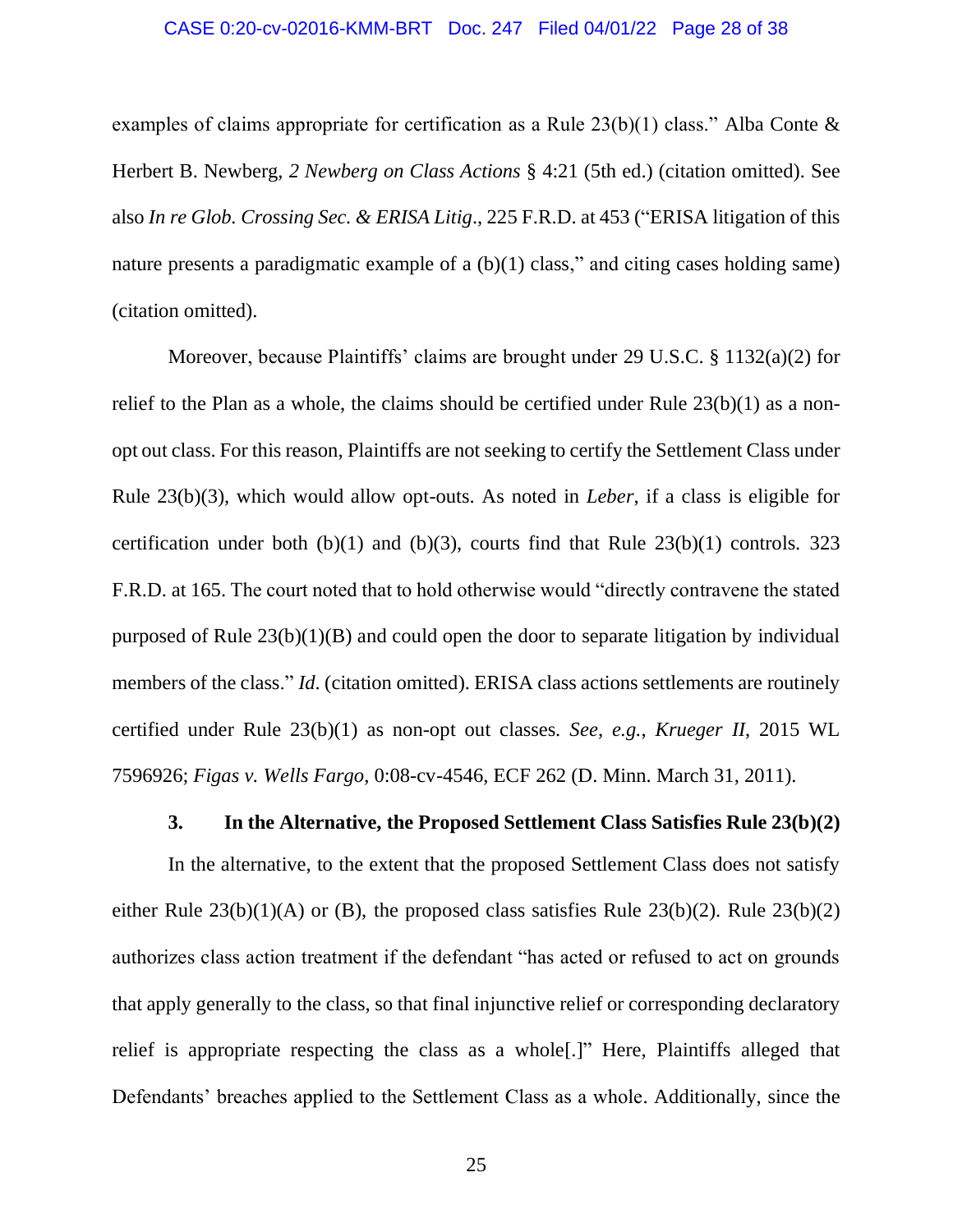#### CASE 0:20-cv-02016-KMM-BRT Doc. 247 Filed 04/01/22 Page 29 of 38

calculation of relief will be mechanical and formulaic, and done by a computer, this case is appropriate for certification pursuant to Rule 23(b)(2). *See, e.g.*, *Johnson v. Meriter Health Servs. Emp. Ret. Plan*, 702 F.3d 364, 372 (7th Cir. 2012) (certifying ERISA class action under 23(b)(2), noting that where "calculation of monetary relief [is] mechanical, formulaic . . . not for a trier of fact but for a computer program," class can be certified under Rule 23(b)(2)).

# **C. The Court Should Approve the Class Notification Procedures and Schedule a Fairness Hearing**

### **1. The Proposed Notice Program Meets the Requirements of Due Process.**

Upon preliminary approval and certification of a settlement class, Rule 23 requires the Court to "direct to class members the best notice that is practicable under the circumstances, including individual notice to all members who can be identified with reasonable effort." Rule 23(c)(2)(B). *See also* Alba Conte & Herbert B. Newberg, *4 Newberg on Class Actions* § 11:53 at 167 (4th ed. 2002) (notice is "adequate if it may be understood by the average class member"). However, it is important to note that a class notice "need only satisfy the 'broad reasonableness standards imposed by due process." *Petrovic*, 200 F.3d at 1153 (quoting *Grunin*, 513 F.2d at 121). A proposed notice is adequate if it is "reasonably calculated, under all the circumstances, to apprise interested parties of the pendency of the action and afford them an opportunity to present their objections." *Id*. (*quoting Mullane v. Cent. Hanover Bank & Tr. Co*., 339 U.S. 306, 314 (1950)); *see also Cullan and Cullan LLC*, 2016 WL 5394684, at \*7 (approving notice when it was "written in plain English and [was] designed to be read and understood.").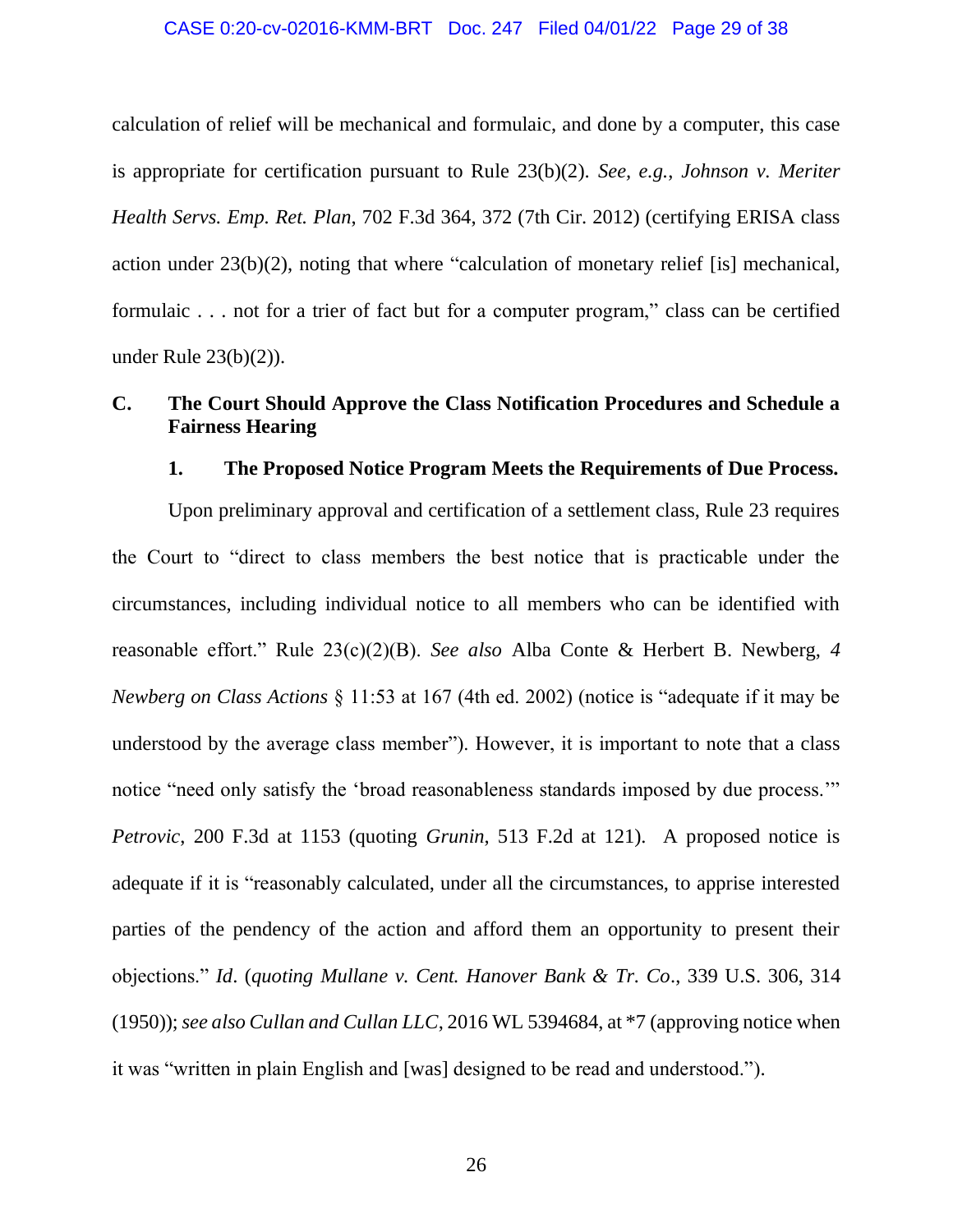Rule 23(c)(2)(B) also requires individual notice to Settlement Class members who can be identified through reasonable effort. *See Manual For Complex Litig.* (Fourth), § 21.311, at 292 (2004) (individual notice generally is preferable); *Oppenheimer Fund, Inc. v. Sanders*, 437 U.S. 340, 356 (1978). However, this standard is flexible depending on the circumstances, the size of the class, and the cost of providing notice as compared to the overall settlement fund. *See McKinney v. U.S. Postal Serv.*, 292 F.R.D. 62, 66-68 (D. D.C. 2013) (discussing the flexible notice requirements under Rule 23); *Lee v. Enter. Leasing Co.-W.*, 2014 WL 4801828, at \*2 (D. Nev. Sept. 22, 2014) ("Under this 'best notice practicable' standard, courts retain considerable discretion to tailor notice to the relevant circumstances . . . ."); *see also* Alba Conte & Herbert B. Newberg, *2 Newberg on Class Actions* § 4:35, at 309 ("When identification of class members for notice purposes poses a complex problem from a manageability perspective, then such members cannot be reasonably identified within the meaning of Rule  $23(c)(2)$  and are not entitled to individual notice.").

The Eighth Circuit and courts within it have found notice programs using email notice to constitute the best notice practicable under the circumstances and thus consistent with under Rule 23. *Pollard v. Remington Arms Co., LLC*, 896 F.3d 900, 905 (8th Cir. 2018) (holding that a notice plan that included social media campaign, radio advertising, email notices, direct mailings, and posters was reasonable and affirming district court holding that notice plan satisfied Rule 23 and was as the best practical notice under the circumstances). *See also Khoday v. Symantec Corp.*, 0:11-cv-00180, ECF 400 (D. Minn. Oct. 8, 2015) (preliminary approval order approving notice program where email notice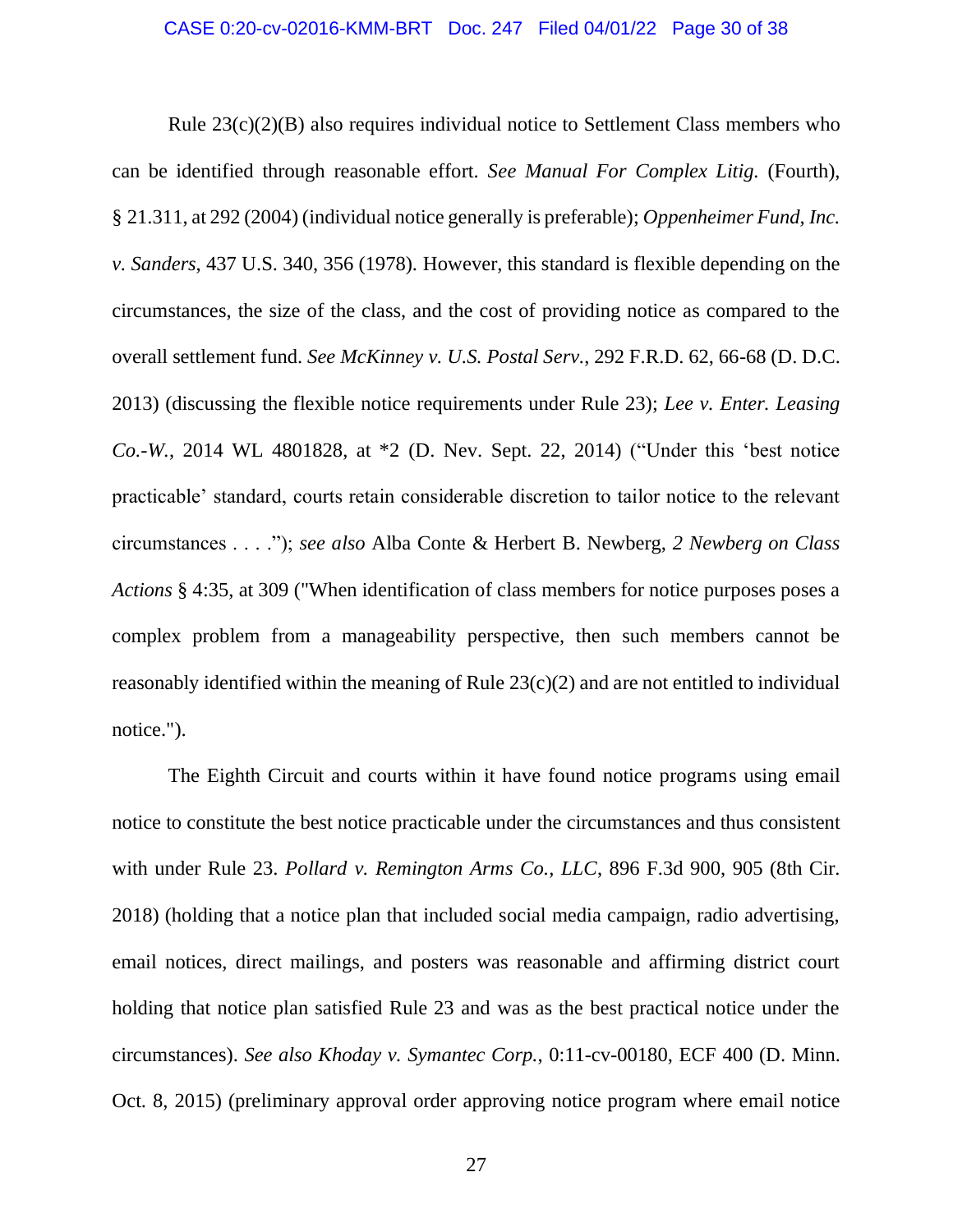#### CASE 0:20-cv-02016-KMM-BRT Doc. 247 Filed 04/01/22 Page 31 of 38

was sent to all Settlement Class members except those without emails on file or whose email bounced).

Here, the multi-faceted notice program satisfies the requirements imposed by Rule 23 and the due process requirements of the United States Constitution based on prior court precedent approving similar notice programs.<sup>13</sup> "Courts across the country are adapting with the times, taking steps to maximize the effectiveness of class notice through the use of social media" and other electronic means. *Wade v. Furmanite Am., Inc.*, 2018 WL 2088011, at \*7 (S.D. Tex. May 4, 2018) (authorizing email notice and holding "[e]mail is universally hailed as an effective communication tool"). Further support for the proposition that email notice as the primary method of direct notice may be found in the Department of Labor's ERISA regulations entitled "Alternative method for disclosure through electronic media - Notice-and-access" which allows ERISA governed plans to send statutorily mandated plan disclosures to participants by email. 29 CFR § 2520.104b- $31(k)(2)$ .

Accordingly, Plaintiffs propose direct email notice to those Settlement Class members for whom the Plan's recordkeeper has an email address. If a Settlement Class

<sup>13</sup> Courts commonly approve notice programs that rely heavily on email notice. *See, e.g.*, *In re APA Assessment Fee Litig.*, 311 F.R.D. 8, 13 (D. D.C. 2015) (approving email notice to class members); *In re LivingSocial Mktg. & Sales Prac. Litig.*, 298 F.R.D. 1, 8 (D.D.C. 2013) (approving email notice to 10.9 million class members); *Irvine v. Destination Wild Dunes Mgmt., Inc.*, 132 F. Supp. 3d 707, 711 (D.S.C. 2015) (approving class notice by email and text message); *Vega v. Point Sec., LLC.*, 2017 WL 4023289, at \*4 (W.D. Tex. Sept. 13, 2017) ("[I]n the world of 2017, email and cell phone numbers are a stable, if not primary, point of contact for the majority of the U.S. population, and thus that using email and texts to notify potential class members is entirely appropriate.").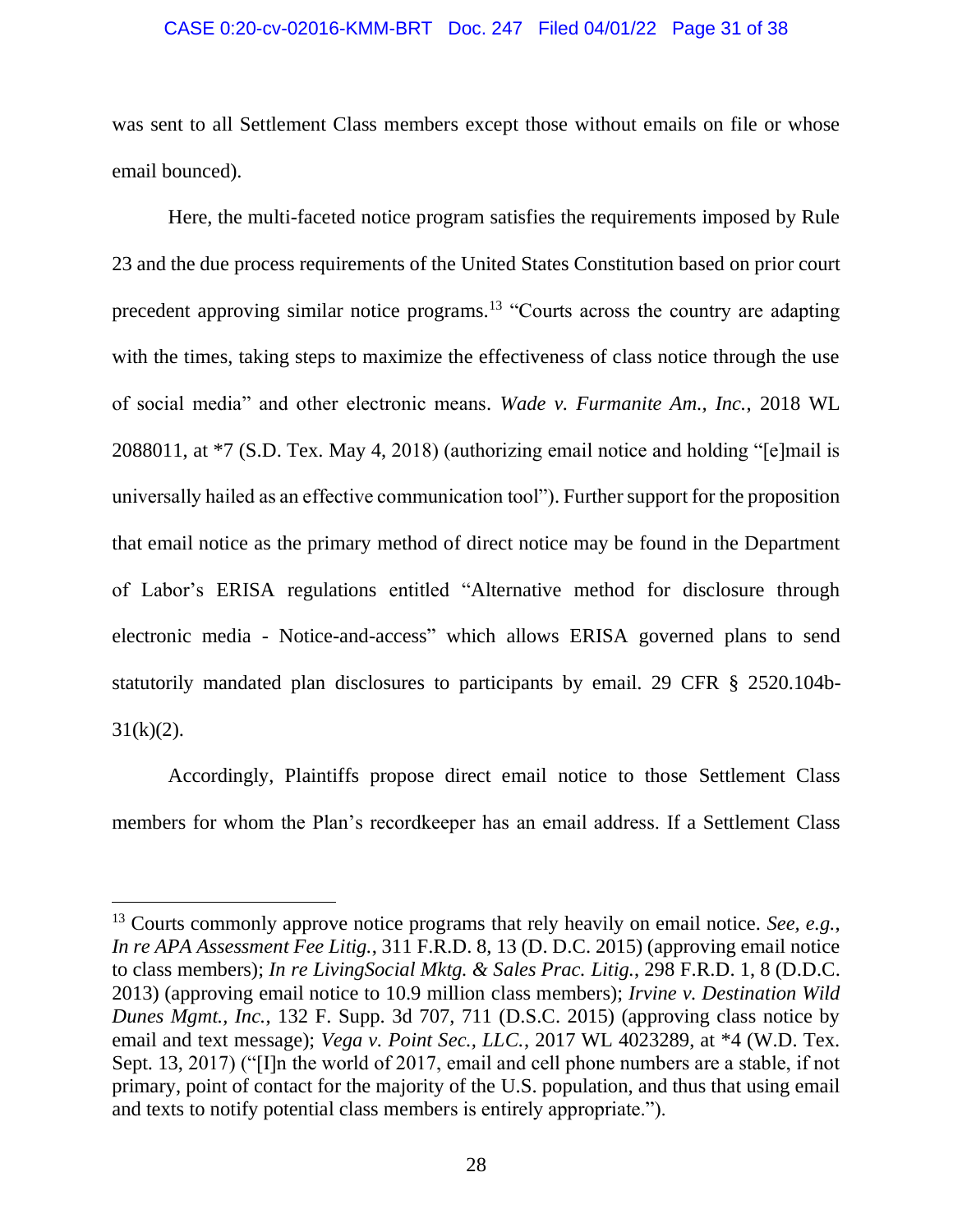#### CASE 0:20-cv-02016-KMM-BRT Doc. 247 Filed 04/01/22 Page 32 of 38

member does not have an email address, or if the Settlement Administrator receives a notification that a Class Notice sent via email was undeliverable, then the Settlement Administrator will re-send the Class Notice via U.S. Mail after running the Settlement Class member's address on file through the National Change of Address Database. Additionally, if a Class Notice is returned with a corrected address provided by USPS, then the Class Notice will be re-mailed to the corrected address.

The proposed notice program also includes publication of a short-form notice in *USA Today* and distribution to thousands of other news and media outlets via a *PR Newswire* Press Release, which distributes to 5,400 traditional media outlets (TV, radio, newspaper, and magazine) and 4,000 national websites. A list of the media outlets to whom the short-form notice will be distributed is attached as Exhibit 4 to the Declaration of Richard Simmons. Publication notices are routinely found by courts to be a proper means to supplement a direct notice program and satisfy Rule 23 and due process. *See e.g.*, *Manual For Complex Litig.*, (Fourth) § 21.311, at 288 (2004) ("Publication in magazines, newspapers, or trade journals may [be used]  $\dots$  as a supplement to other notice efforts."). The short-form notice is attached as Exhibit C to the Proposed Order.

Finally, under the notice program the Settlement Administrator will create a dedicated settlement website that provides the Class Notice, the Settlement Agreement, the Plan of Allocation and all Settlement pleadings and documents filed in this Action. Courts have found that establishing a website is an appropriate component of providing notice to the class. *See, e.g.*, *Krueger II*, 2015 WL 7596926, at \*5 (order approving website notice as one feature of the notice plan); *Figas v. Wells Fargo & Co.*, No. 0:08-cv-4546, ECF 294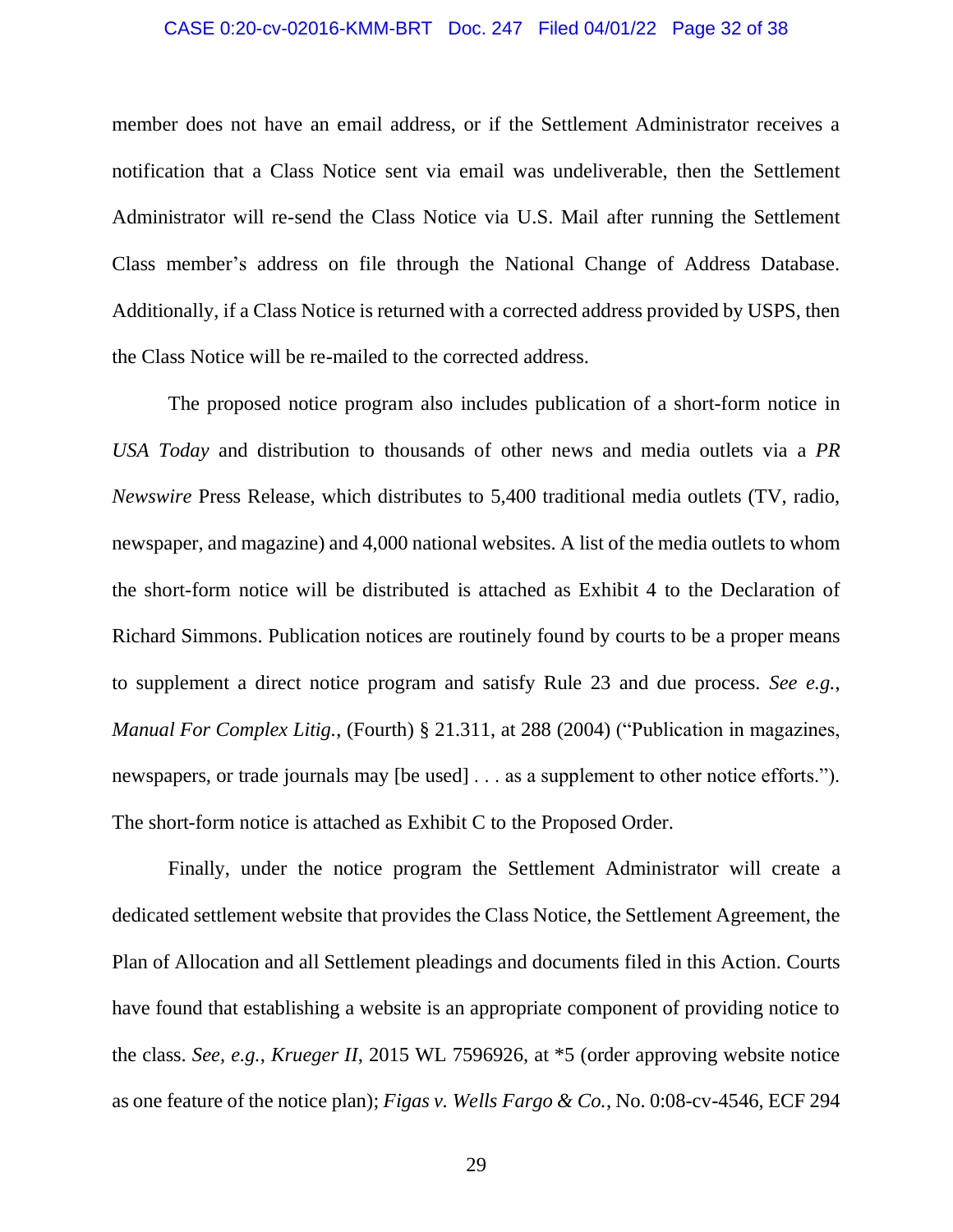(D. Minn. Aug. 9, 2011) (order approving settlement, noting website included as feature of notice plan). *See also Schwarm v. Craighead*, No. 2:05-cv-01304, ECF 260 (E.D. Cal. July 8, 2011) (order approving website notice as one feature of the notice plan); *Adoma v. Univ. of Phoenix, Inc.*, 2010 WL 4054109, at \*3 (E.D. Cal. Oct. 15, 2010) (website sufficient for providing case documents and contact information and consistent with Federal Judicial Center's model class notice).

Thus, the notice program proposed by Plaintiffs satisfies the requirements imposed by Rule 23 and the due process clause of the United States Constitution. In fact, based on the experience of Analytics, LLC (the proposed Settlement Administrator), this notice program is expected to reach most Settlement Class members, and is expected to fall well within the targeted range for "reach," which is 70% to 95% of the Class. Declaration of Richard Simmons ¶¶ 41-42 citing *Judges' Class Action Notice and Claims Process Checklist and Plain Language Guide* at 3, Fed. Jud. Ctr. (2010), [https://www.fjc.gov/sites/default/files/2012/NotCheck.pdf.](https://www.fjc.gov/sites/default/files/2012/NotCheck.pdf)

# **2. The Class Notice Provides All Appropriate Information to the Settlement Class**

The Class Notice provides appropriate information about the Settlement and Settlement Class members' rights as required by Rule 23. The Class Notice will provide information to the Class regarding, among other things: (1) the nature of the claims; (2) the definition of the Class; (3) the terms of the Settlement; (4) the process for completing Rollover Forms (Former Participants only); (5) Settlement Class members' right to object to the Settlement and the deadline for doing so; (6) the Class release; (7) the identity of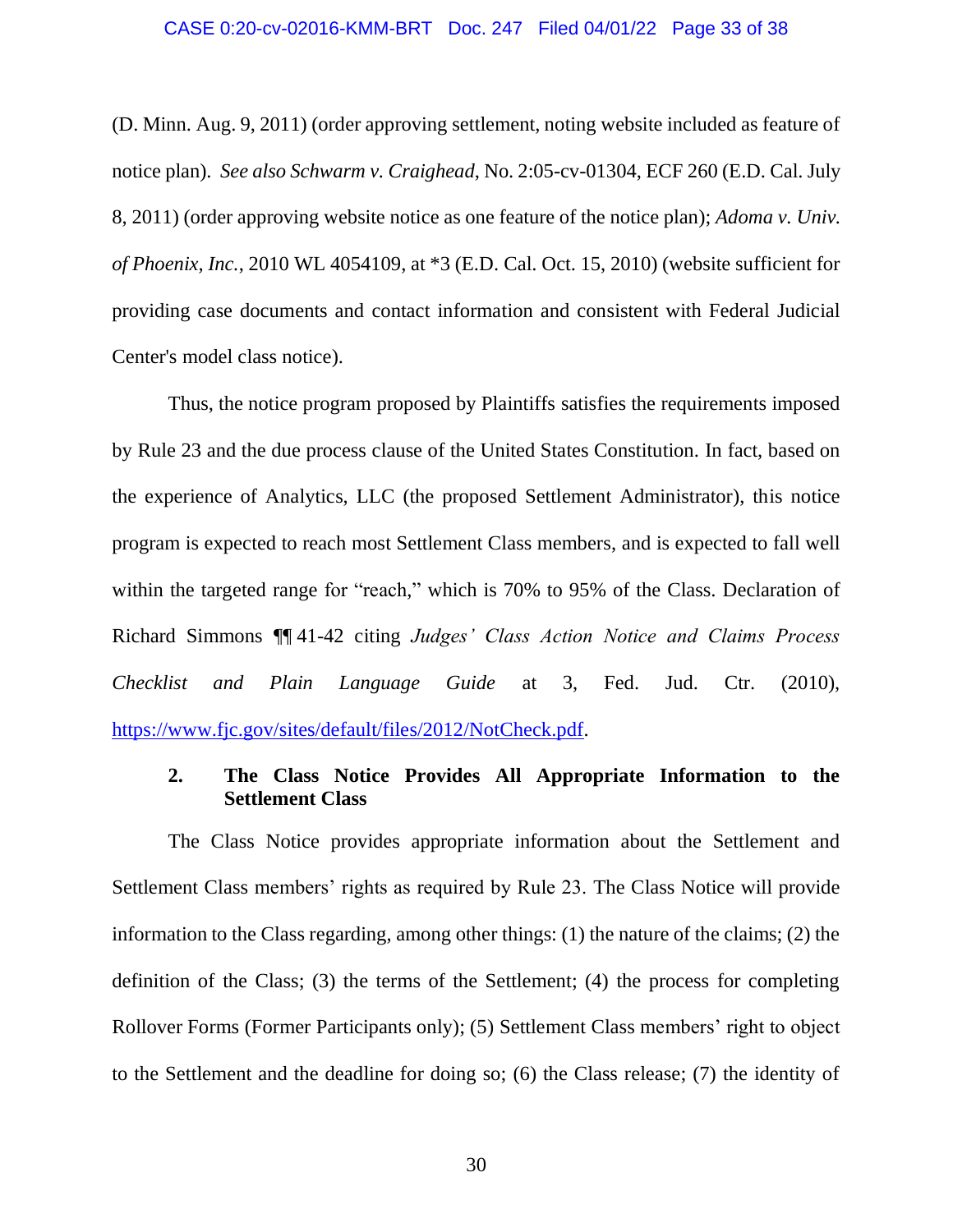#### CASE 0:20-cv-02016-KMM-BRT Doc. 247 Filed 04/01/22 Page 34 of 38

Class Counsel and the amount of attorneys' fees they will seek in connection with the Settlement; (8) the requested Class Representatives' compensation; (9) the date, time and location of the Fairness Hearing; and (10) Settlement Class members' right to appear at the Fairness Hearing. *See* Class Notice, Ex. A to Proposed Order.

Additionally, the Class Notice will direct Settlement Class members to the Settlement website for more information and provide as telephone them with a telephone line where individuals can learn more about their rights and responsibilities in the litigation and to talk to a live agent. Together, the Class notification procedures provide the Settlement Class with the essential information about the Settlement and all information required by Rule 23 to inform the Settlement Class members of their rights and deadlines to act. Yau Decl. ¶ 14-16.

# **3. The Court Should Set Settlement Deadlines and Schedule a Fairness Hearing**

Plaintiffs also request that the Court set a final approval hearing date, dates for emailing or mailing the Class Notice, and deadline for objecting to the Settlement Agreement and filing papers in support of the Settlement. The Named Plaintiffs propose the following schedule:

| Action                                                                                                  | Timing                               | Citation             |
|---------------------------------------------------------------------------------------------------------|--------------------------------------|----------------------|
| Deadline for Defendants to deposit \$32.5 million<br>in Qualified Settlement Fund with Escrow Agent     | 21 days after entry<br>of this Order | SA § 3.7             |
| Last day for Settlement Administrator to provide<br>initial distribution of email and U.S. Mail Notices | 30 days after entry<br>of this Order | Prelim<br>App. Order |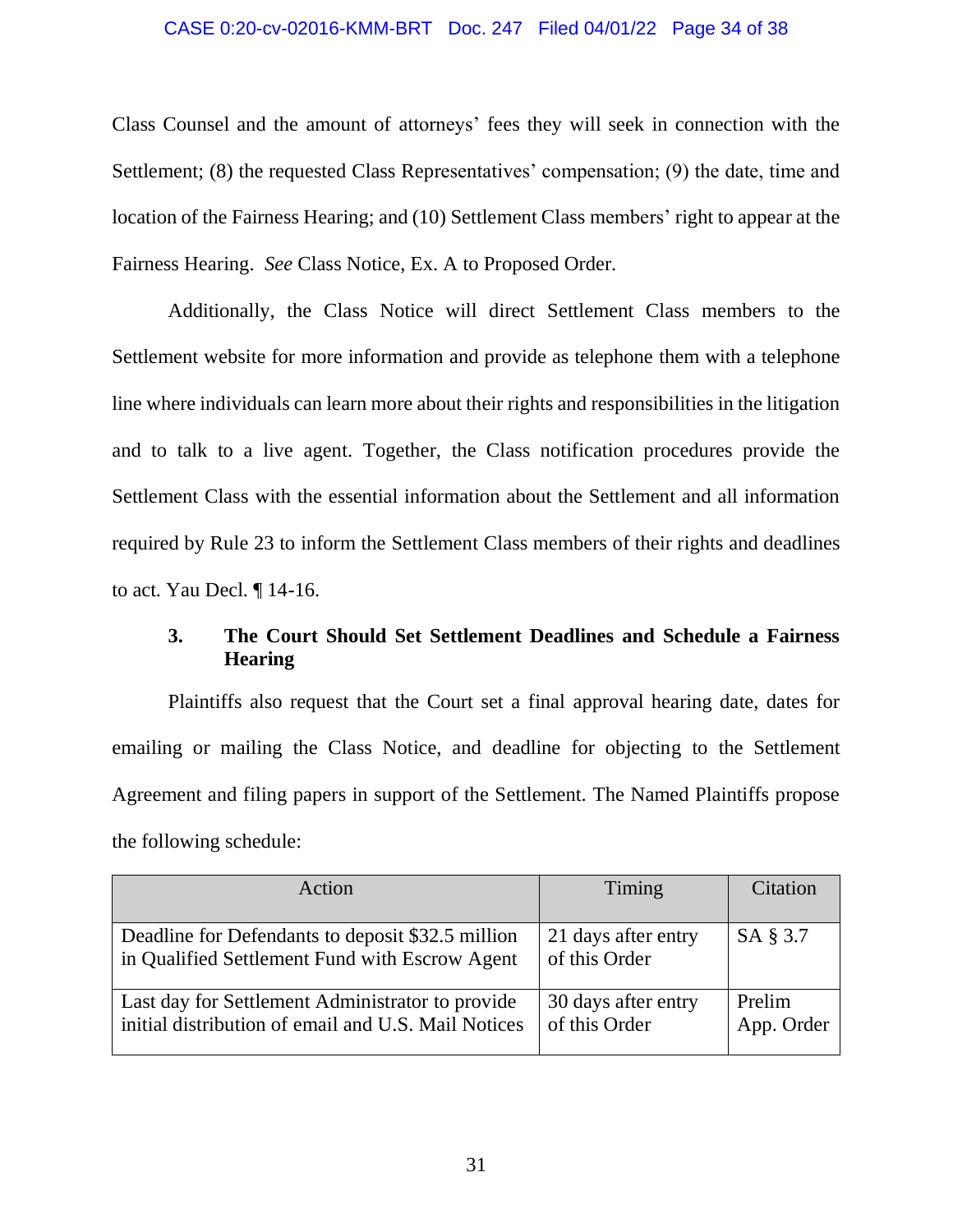| Settlement Administrator to establish Settlement<br>website                                 | approximately 30<br>days after entry of<br>this Order                                          |                         |
|---------------------------------------------------------------------------------------------|------------------------------------------------------------------------------------------------|-------------------------|
| <b>Independent Fiduciary Report to Parties</b>                                              | 21 days prior to<br><b>Class Counsel filing</b><br><b>Final Approval</b><br>Motion             | SA § 3.4                |
|                                                                                             | (i.e., 62 days prior to<br>Fairness Hearing)                                                   |                         |
| Last day for Class Counsel to file motion in<br>support of fees, costs, and Expense Award   | 21 days prior to<br>Deadline for<br>Objections<br>(i.e., 41 days prior to<br>Fairness Hearing) | SA § 11.1               |
| Last day for Class Counsel to file Final Approval<br>Memo                                   | 21 days prior to<br>Deadline for<br>Objections<br>(i.e., 41 days prior to<br>Fairness Hearing) | SA § 3.2.6              |
| Deadline for Objections and deadline for notice to<br>be filed to speak at Fairness Hearing | 20 days prior to the<br><b>Fairness Hearing</b>                                                | <b>SA</b><br>\$3.2.1(d) |
| Deadline for Former Participants to submit<br><b>Former Participant Rollover Forms</b>      | 20 days prior to the<br><b>Fairness Hearing</b>                                                | Prelim.<br>App. Order   |
| Deadline for the Parties to file a response to<br>Objections                                | 10 days prior to<br><b>Fairness Hearing</b>                                                    | <b>SA</b><br>§ 3.2.1(e) |
| Fairness Hearing <sup>14</sup>                                                              | <b>Entry of Preliminary</b><br>$Approxal + 100 \, days$                                        | suggested<br>time frame |

<sup>&</sup>lt;sup>14</sup> Under the Class Action Fairness Act ("CAFA"), the Fairness Hearing may not occur sooner than 90 days after the CAFA notices are sent. Here because the CAFA notices will be sent by latest April 11, 2022, the Fairness Hearing can occur any time after July 10, 2022. The proposed CAFA Notice is attached as Exhibit B to the Proposed Order Preliminarily Approving Class Action Settlement. Please note that the exhibit numbers in the proposed CAFA Notice do not match the exhibit numbers in Plaintiffs' filings for preliminary approval of Class Settlement.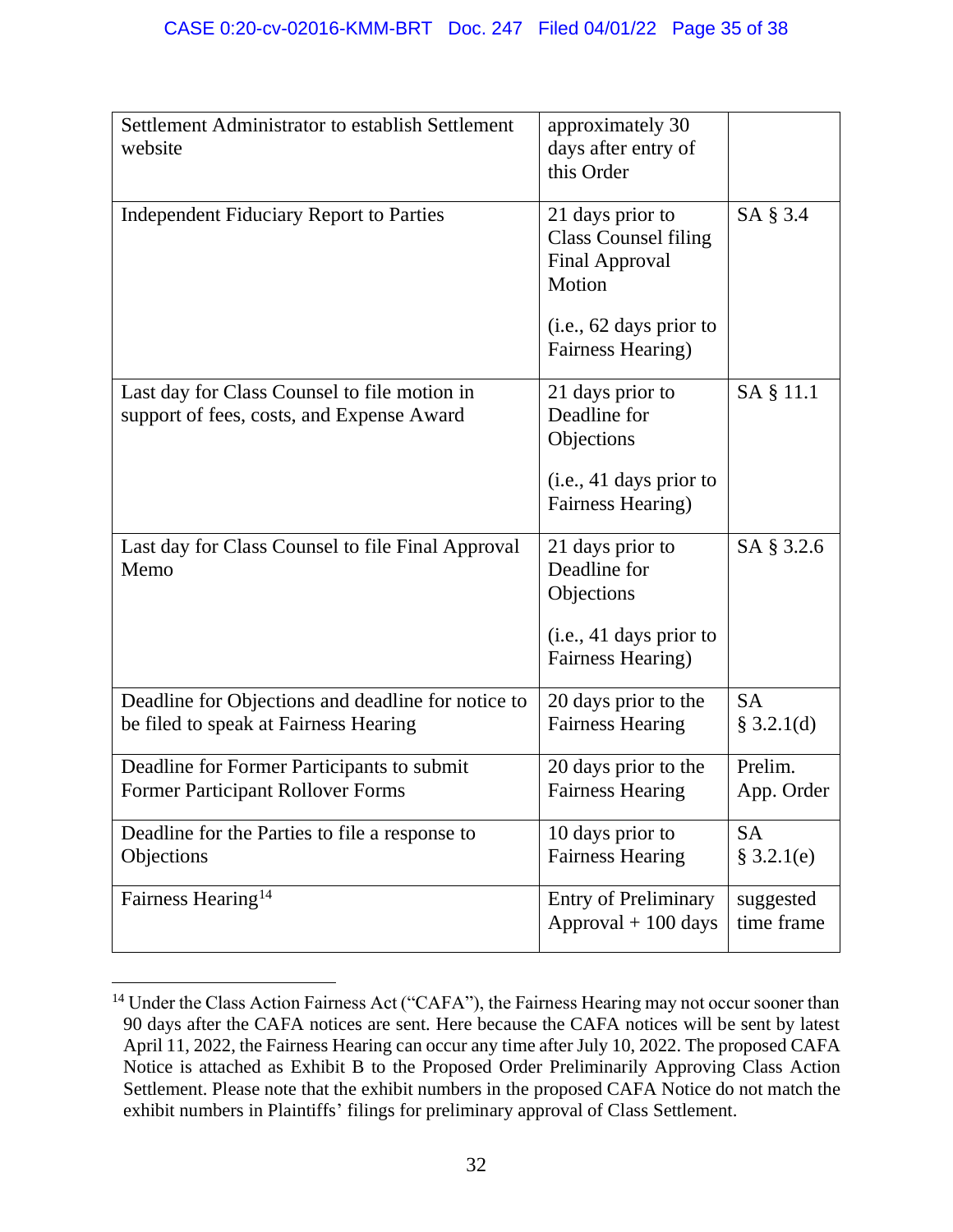### **IV. CONCLUSION**

For all of the foregoing reasons, Plaintiffs respectfully request that the Court: (1) grant preliminary approval of the proposed Settlement; (2) provisionally certify the proposed Settlement Class; (3) appoint the Named Plaintiffs as Settlement Class Representatives and the undersigned attorneys as Settlement Class Counsel; (4) approve the proposed notice program and form of Class Notice and the short-form notice; and (5) schedule the final Fairness Hearing and related deadlines.

# Dated: April 1, 2022 By: */s/ Michelle C. Yau* **COHEN MILSTEIN SELLERS & TOLL PLLC** Michelle C. Yau, *pro hac vice*

Ryan A. Wheeler, *pro hac vice*   1100 New York Ave. NW, Suite 500  Washington, DC 20005  Tel: (202) 408-4600  myau@cohenmilstein.com  rwheeler@cohenmilstein.com

# **KELLER ROHRBACK, LLP**

Erin Riley, *pro hac vice* 1201 Third Ave, Suite 3200 Seattle, WA 98101 Tel: (206) 623-1900 eriley@kellerrohrback.com

# **ZIMMERMAN REED LLP**

June P. Hoidal (MN No. 033330X)  Charles R. Toomajian (MN No. 0397879)  1100 IDS Center, 80 South 8th Street  Minneapolis, MN 55402  Tel: (612) 341-0400  june.hoidal@zimmreed.com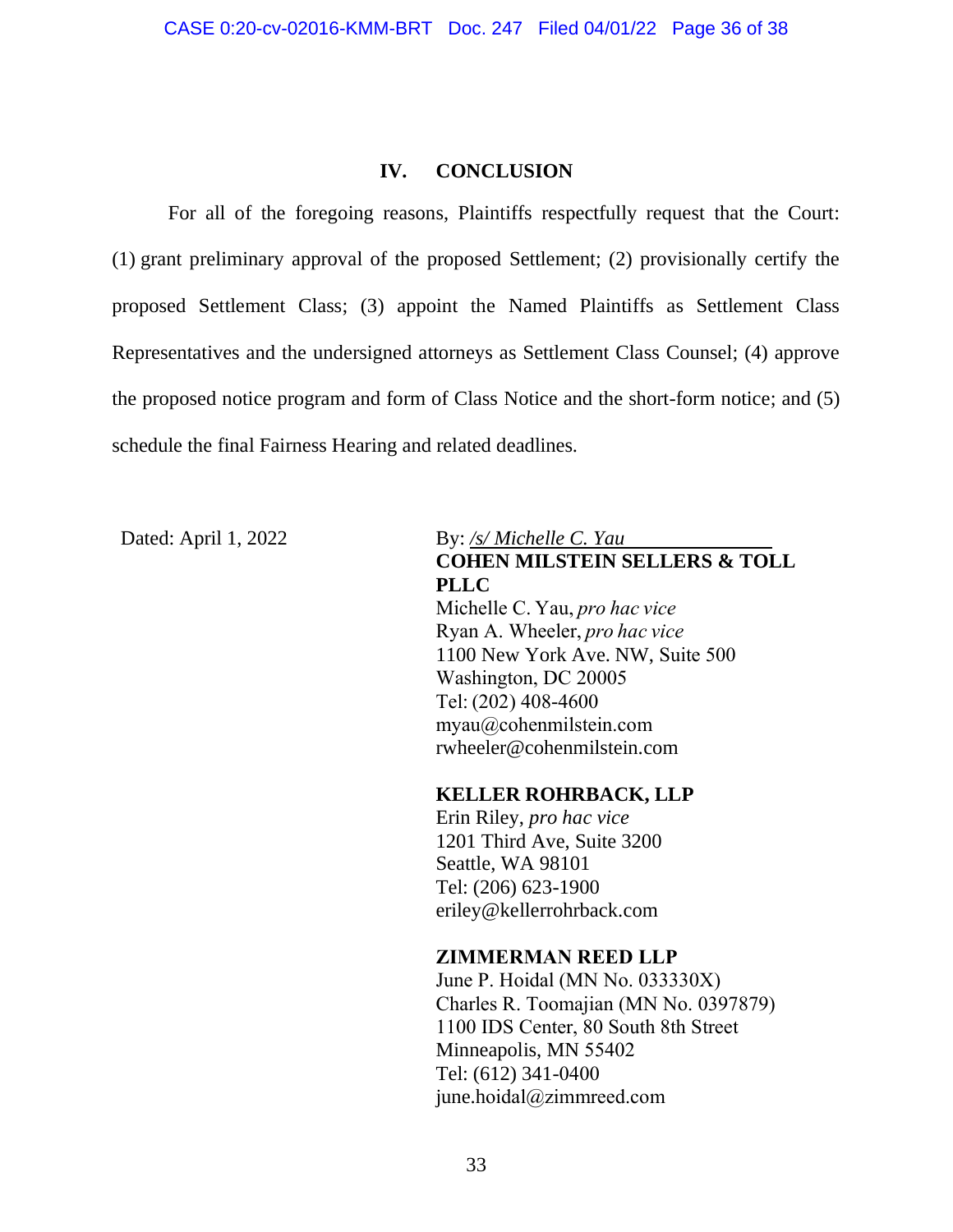charles.toomajian@zimmreed.com

*Counsel for Plaintiffs and the proposed Settlement Class*